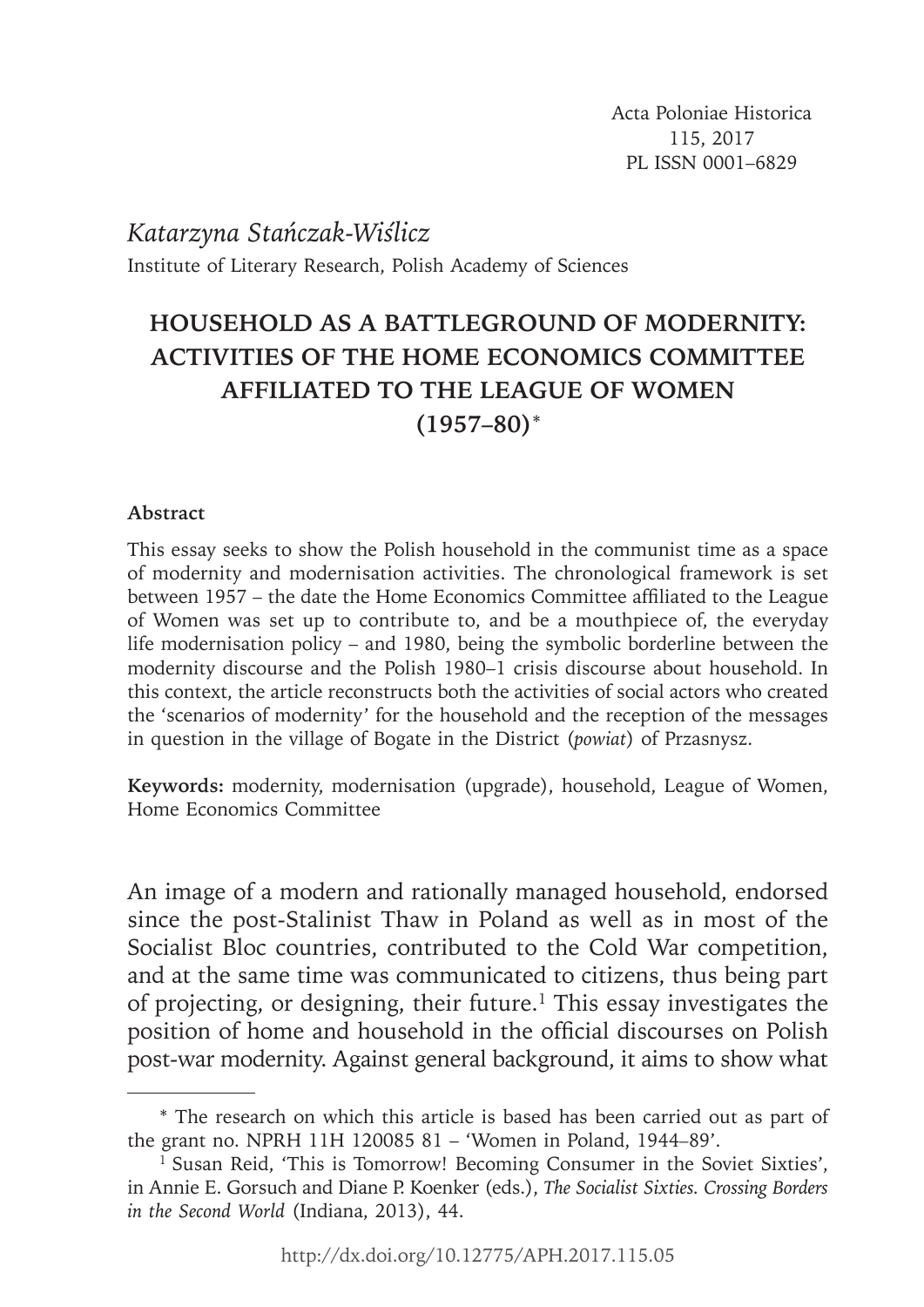was specific to Poland, and who were the social actors responsible for developing the 'scenarios of modernity' for use in the household. The chronology begins with the year 1957, the year the Home Economics Committee (*Komitet do spraw Gospodarstwa Domowego*, KGD) affiliated to the League of Women (*Liga Kobiet*) was established to become a contributor and mouthpiece of the policy of modernisation of everyday life, and ends with 1980, marking the outset of a severe social, political and economic crisis: the year that can be regarded as a symbolic cut-off point between what is describable as a modernity discourse and a crisis discourse with respect to household.

Since the modernisation policy encountered a variety of hindrances, whether intentionally provoked or so-called 'objective', the metaphor of 'battleground', or 'contest area', seems to be adequate in terms of describing Polish households in the period from 1957 to 1989. It is worth considering to what extent or degree the 'modern' needs were successfully created for the households; and, why some of the proposed solutions proved to be apt whilst some others appeared misbegotten and ineffectual. The article develops as follows. First, relations between household as a space of women's activity and modernity as a dominant discursive concept are reinterpreted. Second, the activities of Home Economic Committee with the special emphasis to its actions aimed at implementing modernity into Polish households are presented. Next, the altering meanings of modernisation are identified. All these considerations are supported by analysis of archival records of the Committee and a variety of texts representing expert discourse, as well as its popularisation.<sup>2</sup> Finally, a case study related to the village of Bogate, District (*powiat*) of Przasnysz<sup>3</sup> is presented to show the 'modernity in action' – some attempts at practical implementation

<sup>&</sup>lt;sup>2</sup> The expert discourse is represented by industry literature, mainly the Committee's official bulletin *Gospodarstwo Domowe* [Home Economics]. Analysis of the contents of women's and family magazines as well as guidebooks publications is essential due to their significant role in the building of their readers' identity of a modern housewife (see: Hermes Joke, *Reading Women's Magazines. An Analysis of Everyday Media Use* [Cambridge, 1997]; Lynne Attwood, *Creating the New Soviet Woman. Women's Magazines as Engineers of Female Identity, 1922–1953*  [New York, 1999]).

<sup>&</sup>lt;sup>3</sup> I am indebted to Anna Nowakowska-Wierzchoś of the Central Archives of Modern Records in Warsaw (*Archiwum Akt Nowych*, AAN) for helping me get access to the records related to Bogate village.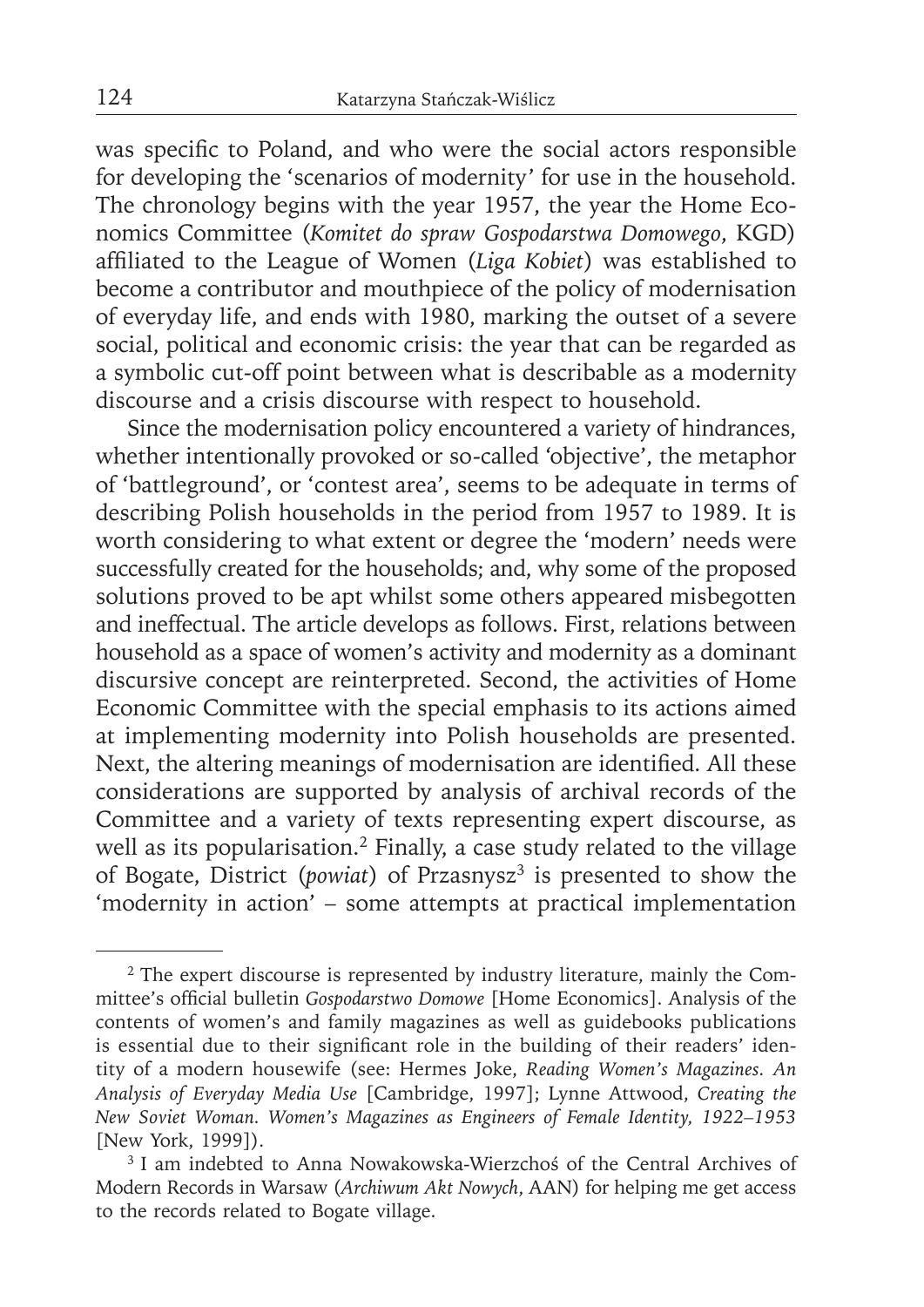of the household modernisation project. Bogate was the place where experimental rural households were to be set up as a pioneering project, for the Committee's research purposes, it is an important example of the clash of interests of different entities proactively involved in the modernisation of rural households, with the resulting failure of a project delivered in a top-down manner.

#### I

### HOUSEHOLD AND MODERNITY

The notion of 'household' [Pol.: *gospodarstwo domowe*] was used in post-war Poland in a dual sense: colloquial, on the one hand, and as used in statistics and scholarly discourse, on the other. Women's magazines extended the term, in its colloquial use, to the entirety of daily house-related practices such as eating, sleeping, hygiene and tidiness, as well as organisation of such activities, distribution of responsibilities within the family, management of time and use of household appliances – and, changes to the daily regularity and ideas of how to improve it.4 Such a meaning was also referred to in the expert discourse, which from the middle of the 1950s onwards propagated the idea of modern keeping of the house, comfort, and rationality. Thus understood, household was present in the research on home budgets, women's professional careers and their spare time, conducted from the 1960s on. Scientific discourse referred to household as a separate budgetary unit whose members not necessarily shared a common residential space.<sup>5</sup> Censuses and, subsequently, Statistical Yearbooks used the term in the same sense.

In both the popular and expert discourse, household was treated as a space of female activity. Such a 'natural' association was not undermined by the communist emancipation project imposed after 1956. Earlier on, the discussions held in the latter half of the 1940s made references to the Soviet revolutionary models, based on which solutions were sought to release women from the burden of running

<sup>4</sup> Elisabeth Shove, *Comfort, Cleanliness and Convenience: the Social Organization of Normality* (Oxford and New York, 2003), 2.

<sup>5</sup> See the comments in Adam Andrzejewski, *Sytuacja mieszkaniowa w Polsce w latach 1918–1974* (Warszawa, 1977), 422–4. Households outnumbered residential units; for instance, in 1974, 115 households corresponded with 100 flats; cf. Helena Gintelowa, 'Gospodarstwo domowe na tle statystyki', *Gospodarstwo Domowe*, 1 (1977), 6.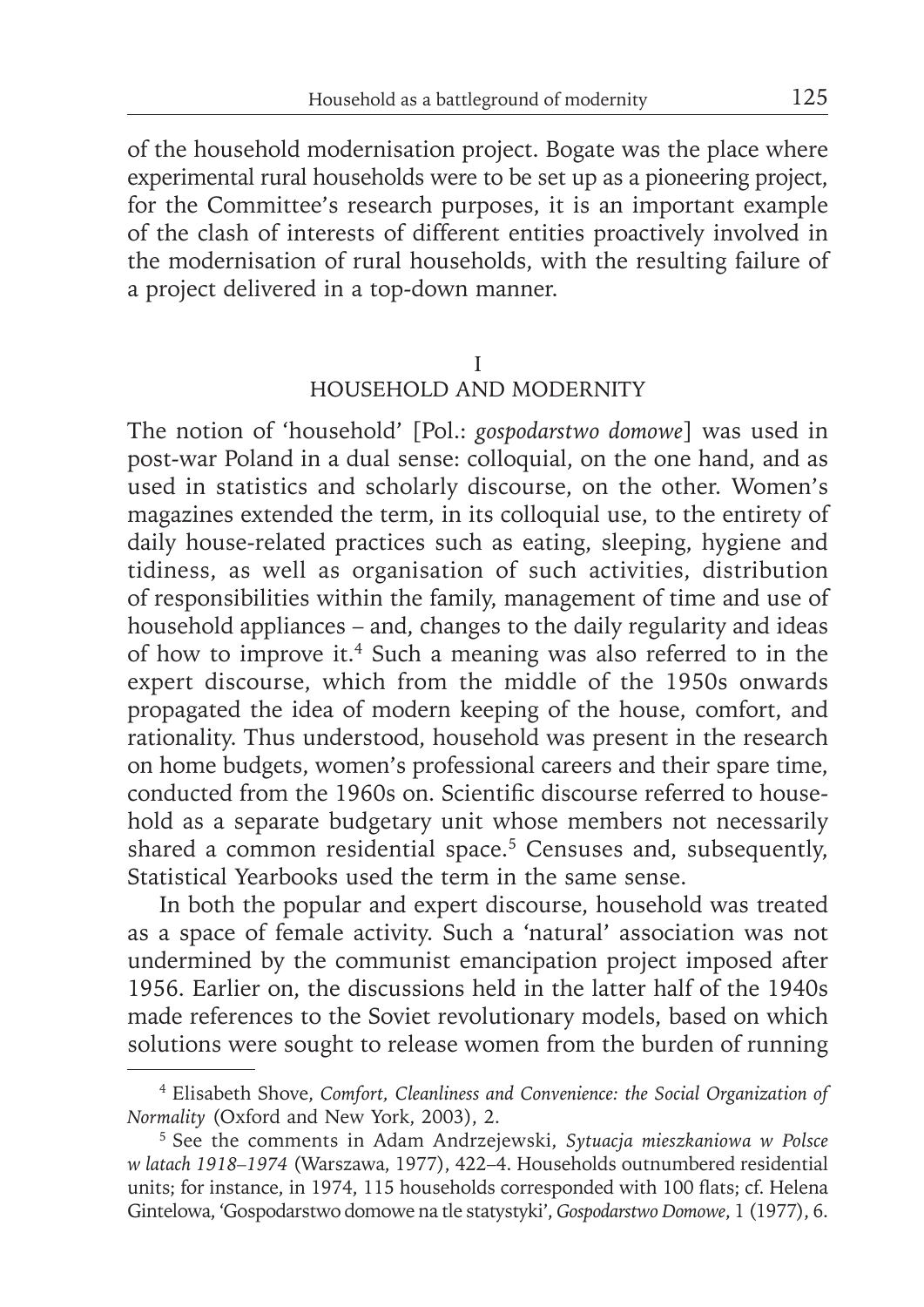the household. The other Eastern Bloc countries saw similar developments.<sup>6</sup> The actions constituting the work at home performed to satisfy the needs of the body were permanently regarded as 'naturally' female.<sup>7</sup>

From the standpoint of gender studies, identification of *family* and *household* with the private sphere and 'natural' activities has long had a negative overtone. Household would be comprehended as a sphere of the traditional gender-related allocation of work tasks, resistance against innovation, continuance rather than change. More recent literature tends to emphasise that although the household labour is most of the time ascribed to women, the extent to which this experience may be regarded as one of oppression varies extremely, conditional upon the circumstances. While the 'set' practices are strengthened and preserved in a household, they can as well be subject to modernisation there, including the division of roles within the family. $8$  Hence, household may be perceived as the space where women experience modernity – a space offering a different vision of modernity than the career or public activity sphere.<sup>9</sup> Such vision can be complementary in case modernity at home corresponds with that of the outer world.

The studies in material culture of Europe and the United States in the years after the Second World War associate the idea of household modernisation with the birth of mass consumption and with the phenomena characteristic of the Western market economy.<sup>10</sup>

<sup>6</sup> See, e.g.: for Yugoslavia – Wendy Bracewell, 'Eating up Yugoslavia. Cookbooks and Consumption in Socialist Yugoslavia', in Paulina Bren and Mary Neuburger (eds.), *Communism Unwrapped* (New York, 2012), 169–96; for Romania – Katherine Verdery, 'From Parent-State to Family Patriarchs: Gender and Nation in Contemporary Eastern Europe', in *eadem* (ed.), *What Was Socialism and What Comes Next* (New York, 1996), 92–101; for Poland – Katarzyna Stańczak-Wiślicz and Piotr Perkowski, 'Zmiany w gospodarstwie domowym okresu PRL', in Grażyna Wyder (ed.), *Kobieta w gospodarstwie domowym. Ziemie polskie na tle* porównawczym (Zielona Góra, 2012), 311–46.

<sup>&</sup>lt;sup>7</sup> Olivia Harris, 'Households as Natural Units', in Kate Young, Carol Wolkowitz, and Roslyn McCullagh (eds.), *Of Marriage and the Market: Women's Subordination Internationally and its Lessons* (London, 1984), 149.

<sup>8</sup> David Morgan, 'Gendering the Household: Some Theoretical Considerations', in Linda McKie, Sophie Bowlby, and Susan Gregory (eds.), *Gender, Power and the Household* (London, 1999), 31–2; Harris, 'Households', 149.

<sup>9</sup> Lesley Johnson, '"As housewives we are worms": Women, modernity and the home question', *Cultural Studies*, x, 3 (1996), 449–63.

<sup>10</sup> Cf., e.g.: Martin Daunton and Matthew Hilton (eds.), *The Politics of Consumption: Material Culture and Citizenship in Europe and America* (Oxford, 2004); Susan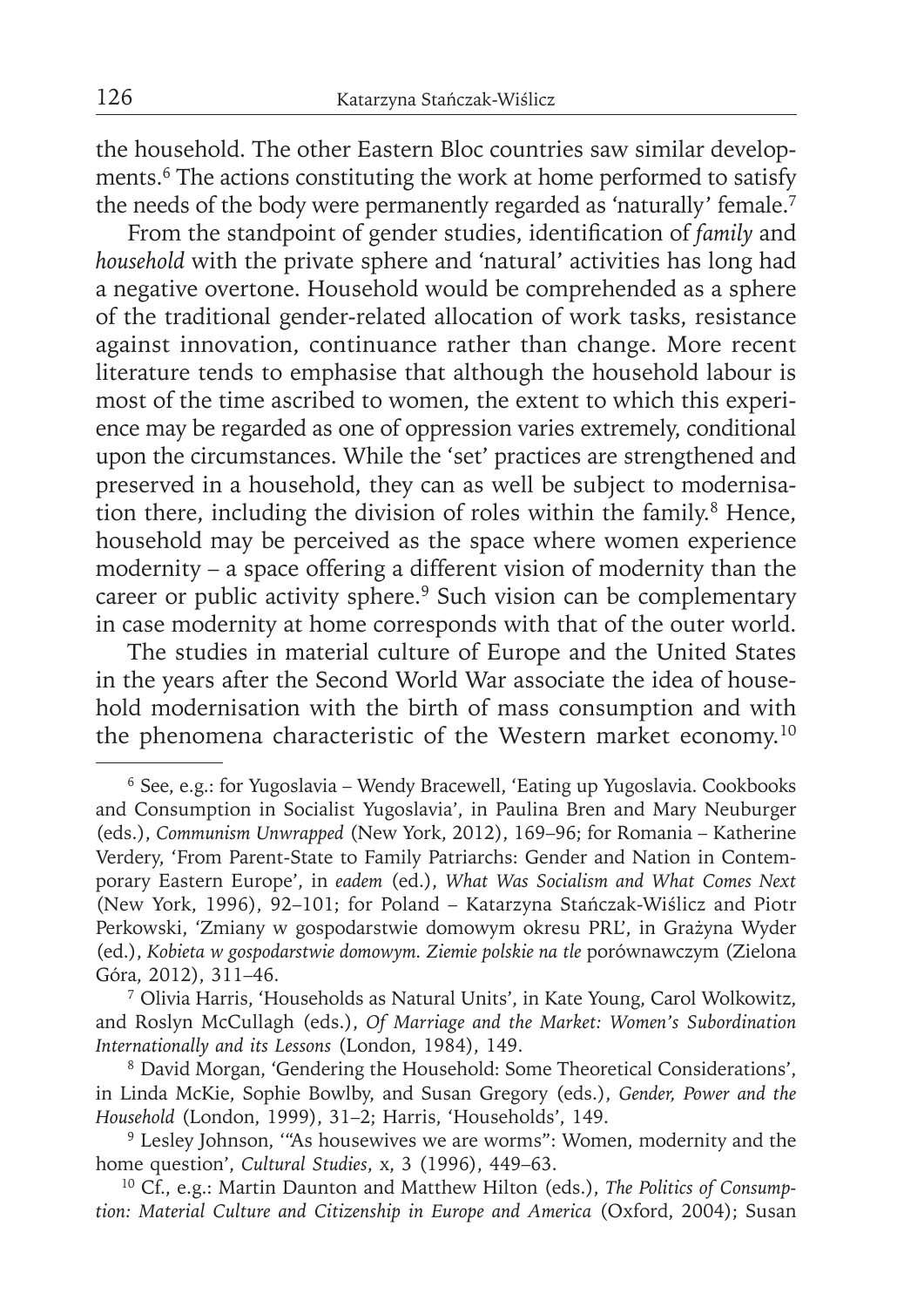For former Eastern-Bloc countries, the points-of-reference in the studies in 'home' upgrade include the policies of industrialisation and women's vocational mobilisation, in combination with the emancipation trend as an ideological project, and the utopian Soviet concepts of communisation of the domestic sphere (and attempts at putting them into practice). In both cases, women were the targets and the instruments of the modernisation policy, $11$  whilst remaining 'social actresses' contributing to it. Household remained an important aspect in the post-war modernity discourses: after all, the post-war reconstruction project implied technical innovations launched into the house sphere.<sup>12</sup> New buildings were usually equipped with running water, gas supply and sewerage facilities, some had a central heating installed. Albeit not commonly available at all, such amenities were shown by women's magazines as achievements of socialist modernity that facilitated the housewife's daily effort. In the official discourse of the Stalinist and Six-Year Plan (1950–5) time, upgrading of the household was meant to help reconcile the role of the house-lady with the woman's professional career and social or societal activity. Modern household equipment, from the gas cooker down to petty household appliances, and reasonable organisation of work within the house collective were all meant to be a token of progress. The other extreme, defined in terms of backwardness or obscurantism featured households run with the use of old methods by overworked women none of whom "ever sees a piece of the world as she is cluttered with all these domestic activities".13 This is how modernity in the household was made part of the post-war emancipation project. As was the case with the Soviet Union, it was expected to offer liberation from (as in Lenin's words, which were readily quoted) the overpowering, infatuating

Strasser, Charles McGovern, and Matthias Judt (eds.), *Getting and Spending: European and American Consumer Societies in the Twentieth Century* (Cambridge, 1998).

<sup>&</sup>lt;sup>11</sup> M. Jane Slaughter, "'What's New?" And is it Good for You? Gender and Consumerism in Post-war Europe', in Joanna Regulska and Bonnie Smith (eds.), *Women and Gender in Post-war Europe. From Cold War to European Union* (London and New York, 2012), 105.

<sup>&</sup>lt;sup>12</sup> For more about the housing standards in post-war Poland, see Dariusz Jarosz, *Mieszkanie się należy ... Studium z peerelowskich praktyk społecznych* (Warszawa, 2010).

<sup>&</sup>lt;sup>13</sup> Zofia Wardęska, 'Osiadaczowa chce pracować (Radości i smutki)', *Przyjaciółka*, 48 (1951), 3.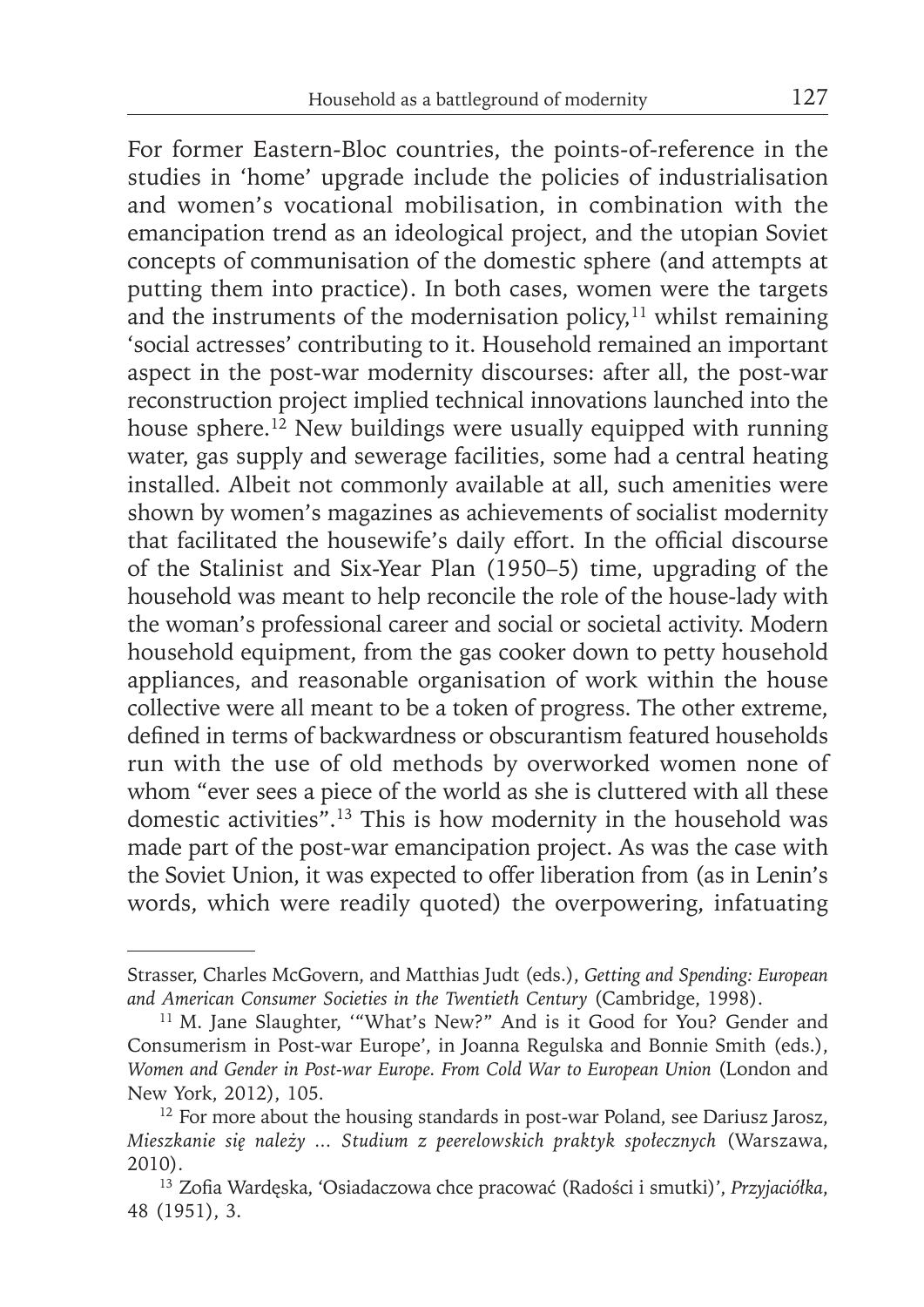and humiliating 'petty household'.14 The modern household was not a value in itself: in the official Stalinist discourse, which placed an emphasis on production, it was to be a space ensuring relaxation and 'handling' of those members of the family who worked outside. Since the idea of communisation of its functions turned out to be a hard-to-implement project in the specific Polish conditions, the household was still pictured as important. Therefore, two adversative but accordant visions of household functioned: according to the terms proposed by Natalia Jarska,<sup>15</sup> one was based on communisation and the other, on rationalisation and modernisation.

The post-Stalinist Thaw brought about a turn in the approach to the household across the Eastern Bloc. With a modern, moderate consumption working as a tool with which to legitimise the 'Communist-Party and State authorities',<sup>16</sup> the household became a self-existent object of the socialist modernisation policy. It became even more appreciated as a sphere of privacy, relaxation, comfort, and not just a place where one's forces were mobilised toward the production effort. On the other hand, the expert and, thereafter, popular discourse made the household professional: the housewife's work was to be subject to the principles of rationalisation, and be planned and performed in a modern fashion. Consequently, the problem of equipping households with mechanised and electric equipment helping keep the house clean, tidy and comfortable gained in importance. Household was to be a space of modernity – both in the sphere of production, when it helped 'handle' the family and satisfy its members' needs such as food, clothing, hygiene, and in the sphere of consumption – when household was to facilitate respite and repose while encouraging the comfort of privateness. Since the 'kitchen debate' (held in 1959 in Moscow on the occasion of the American National Exhibition and described many a time in literature), $17$  a modernised individual

<sup>&</sup>lt;sup>14</sup> Susan Reid, 'The Khrushchev Kitchen: Domesticating the Scientific-Technological Revolution', *Journal of Contemporary History*, xl, 2 (2005), 291.

<sup>15</sup> Natalia Jarska, *Kobiety z marmuru. Robotnice w Polsce w latach 1945–1969* (Warszawa, 2015), 89.

<sup>16</sup> David Crowley and Susan Reid, 'Introduction: Pleasures in Socialism?, in David Crowley and Susan Reid (eds.), *Pleasures in Socialism. Leisure and Luxury in the Eastern Block* (Evanston, 2010), 21.

<sup>17</sup> Susan Reid, 'Cold War in the Kitchen: Gender and the De-Stalinization of Consumer Taste in the Soviet Union under Khrushchev', *Slavic Review*, lxi, 2 (2002), 221–52.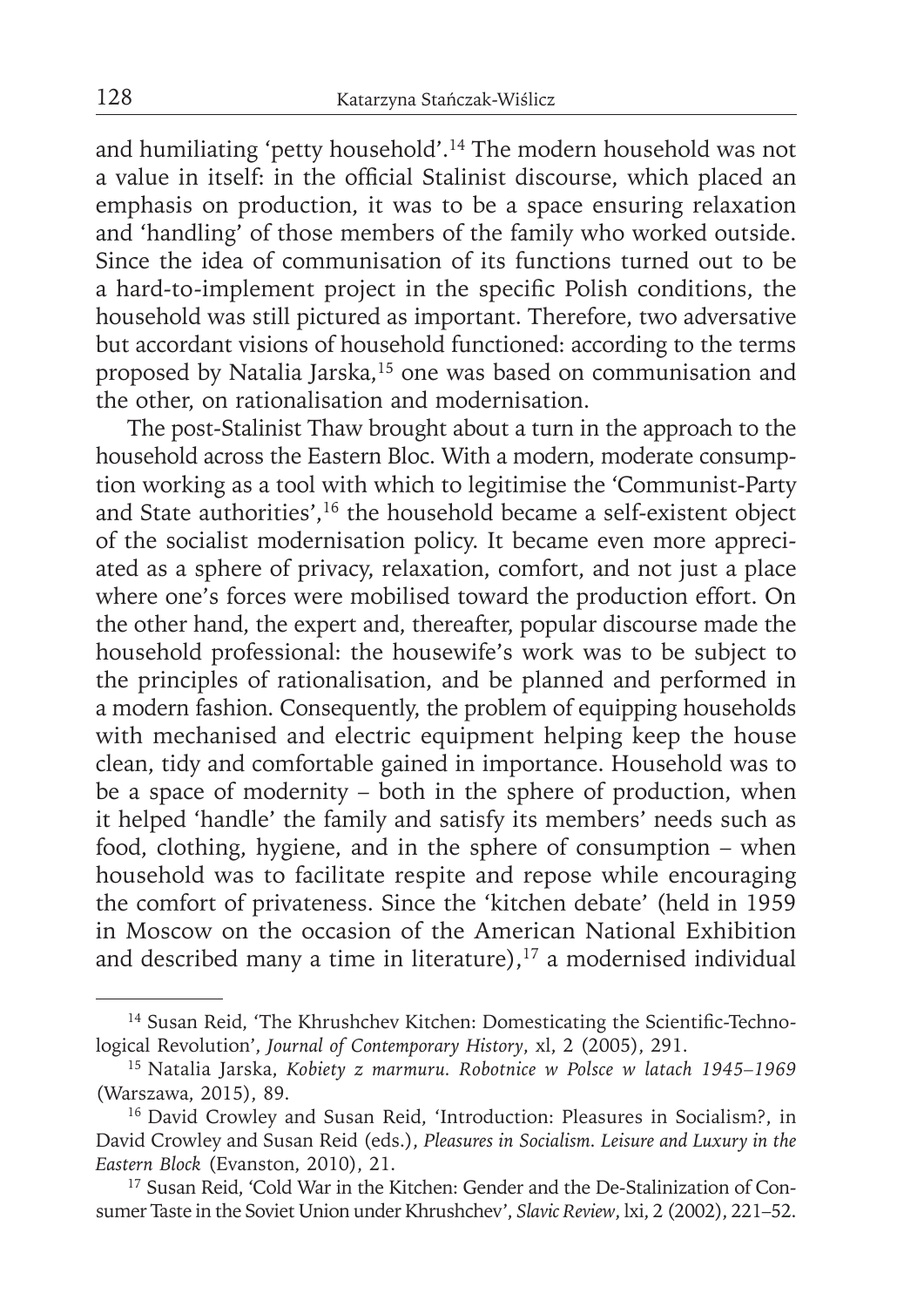household, equipped with dedicated appliances, became an epitome of a new type of rivalry against the West: it was meant to prove that the socialist state was ready to ensure adequate levels or standards of consumption to its citizens. The inward discourse, targeted at the country's citizens, praised the household as a promise of progress and incessant improvement of the living conditions.18 As was the case with the German Democratic Republic (GDR)19 and other Bloc countries, the promise was made, mainly, to women.

Modest but modern, well managed and – with use of household equipment – easy-to-handle household became part of the moderate consumption model propagated in the sixties. The following decade saw new meanings gained by the notion of 'modernity'. Basically associated with technological progress, *household* implied encouragement of new, or novel, consumption opportunities and daily-life comfort following the idealised Western standards. Household became a constituent of the promise of higher living standards, where progress and individual prosperity were elements of a vision of socialist citizenship.20 Semantically ambiguous, the notions of modernity, progress, and modernisation remained among the constant aspects of discourses on household – along with struggle against 'backwardness' and 'unmodern' practices or established customs – well until the crisis decade of the 1980s.

#### II

### HOME ECONOMICS COMMITTEE

As emphasised by Krisztina Fehérváry, the socialist state was coformed by individuals and organisations driven by diverse interests and pursuing their own objectives, particularly as regards the sphere of consumption.21 Not only the modern household was an element of the State's policy since the Thaw in Poland, but also various social

<sup>18</sup> Reid, 'This is Tomorrow!, 44.

<sup>19</sup> Karin Zachmann, 'Managing Choice: Constructing the Socialist Consumption Junction in the German Democratic Republic', in Ruth Oldenziel and Karin Zachmann (eds.), *Cold War Kitchen. Americanization, Technology, and European Users* (London, 2009), 262.

<sup>20</sup> Katherine Pence and Paul Betts, 'Introduction', in *iidem* (eds.), *Socialist Modern. East German Everyday Culture and Politics* (Michigan, 2008), 9.

<sup>21</sup> Krisztina Fehérváry, 'Goods and States: The Political Logic of State-Socialist Material Culture', *Comparative Studies in Society and History*, ci, 2 (2009), 428.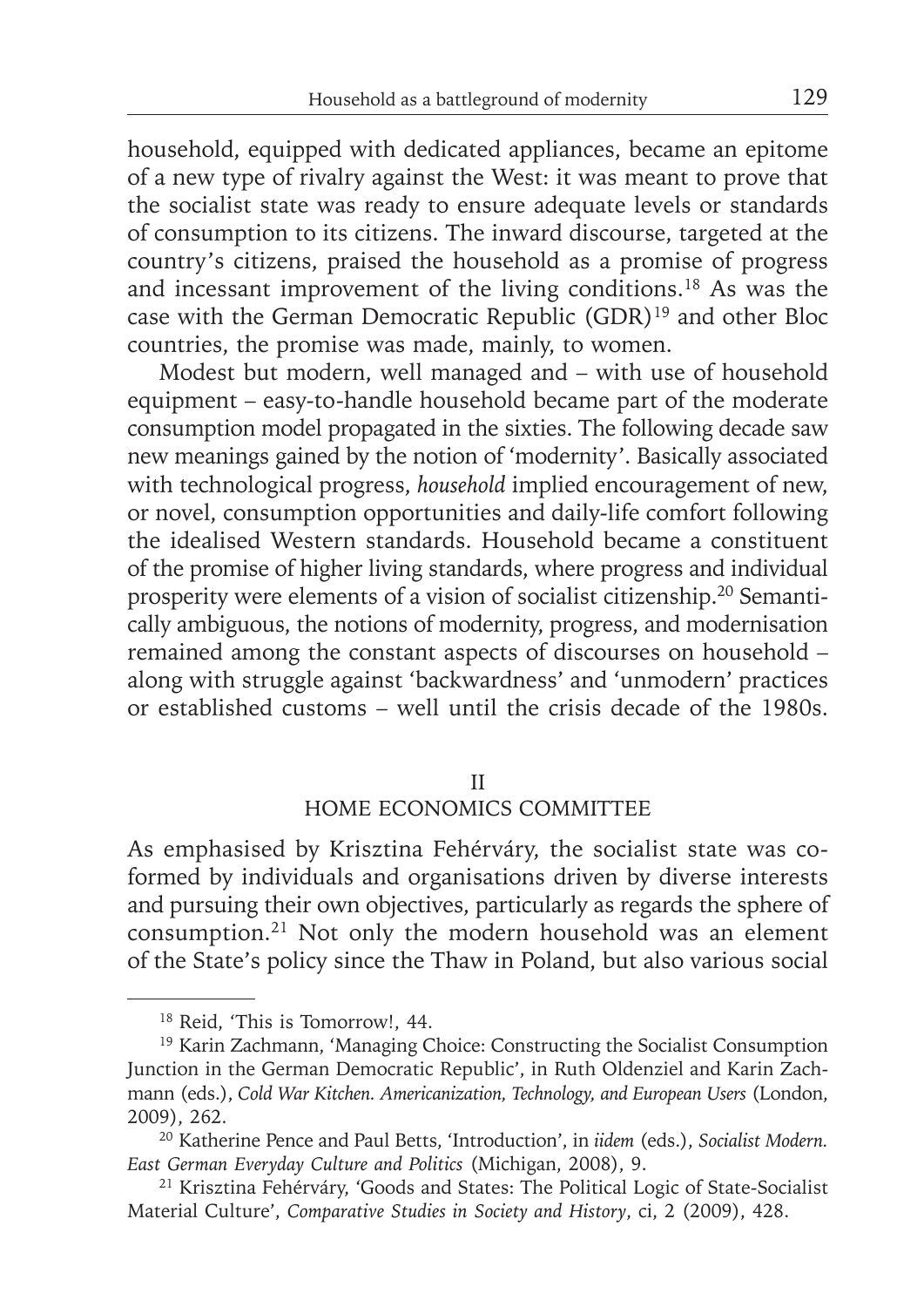actors produced discourses on the topic. The League of Women and its section named the Home Economics Committee were the most prominent among them. Leaving aside the discussion, ongoing since 1989, on the League as a façade organisation subordinate to the party/state authorities, I shall assume the concept of its limited agency. Within the limited agency, the League created modernity scenarios for households and subsequently took actions aimed at their implementation.

The Home Economics Committee was established at the Second National Convention of the League of Women in 1957. It was formed in the climate of the Thaw, a time for the League to pass "from propaganda to activism that focused on women's actual needs".22 The Committee was obviously not a first institution to deal with modernisation of households.23 Apart from the initiatives of the pre-war time, there was a Home Economics Institute (dissolved in 1950) which in the mid-1940s dealt with projects of communisation and rationalisation of housework.24 In the countryside, Circles of Rural Housewives (*Koło Gospodyń Wiejskich*), reactivated right after the war and remaining apolitical till 1949, continued their educational activity by running cooking and sewing courses;<sup>25</sup> these bodies were associated with peasant associations, on the one hand, and with the League of Women, on the other. However, the emergence of the KGD had to do with an official turn in the attitude towards consumption and the sphere of domestic activities. As the Six-Year Plan of 1950–5 was nearing its end, at the moment when professional mobilisation of women ceased to be a crying need in economic terms, the press started publishing texts showing appreciation and respect for the housewife and for the household as her only workplace. Appeals to

<sup>22</sup> Barbara A. Nowak, *Serving Women and the State: the League of Women in Communist Poland*, Ph.D. diss., Ohio State University, 2004 <https://etd.ohiolink. edu/!etd.send\_file?accession=osu1091553624&disposition=inline> [Accessed: 20 Jan. 2017], 130.

<sup>&</sup>lt;sup>23</sup> A history of the initiatives preceding the Committee, beginning with the interwar period, *ibidem*, 165–6.

<sup>24</sup> Jarska, *Kobiety z marmuru*, 90.

<sup>25</sup>*Eadem*, 'Between the Rural Household and Political Mobilization – The Circles of Rural Housewives in Poland 1946-1989', in Cosmin Budeanca and Sorin Radu (eds.), *Countryside and Communism in Eastern Europe. Perceptions, Attitudes, Propaganda* (Zurich, 2016), 534–5.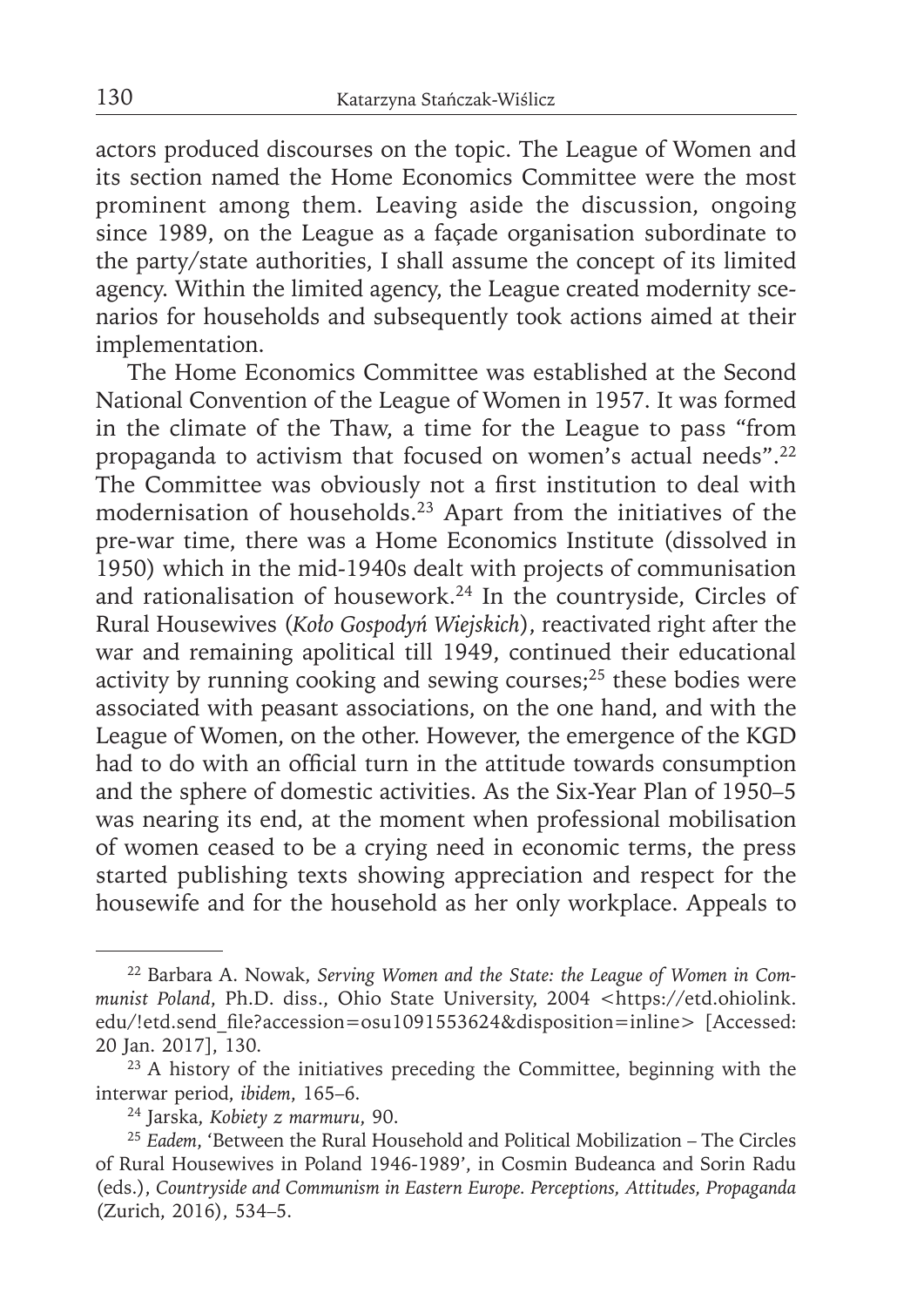'return home' and, possibly, to some cottage-industry work were added since 1956.<sup>26</sup> With a relative liberalisation of the government's policies, various social actors proposed their demands related to consumption. In June 1955, on initiative of the Central Board of the League of Women, a National Conference for Mothers was convened in Warsaw. Apart from its propagandistic purport, in line with the phraseology of official ruling-party documents, the event enabled articulation of the consumption postulates. Among these, the delegates demanded that the needs of households be taken into consideration in the subsequent production plans, services redeveloped, and the quality of life generally improved. $2^7$  They also pointed out to the problems of the Circles of Rural Housewives which, due to their double connection (to the League of Women and to the Peasant Self-Help Association [*Związek Samopomocy Chłopskiej*, ZSCh]), struggled with an organisational chaos and difficulties with allocation of funding.<sup>28</sup> The newly-established Committee was expected to act as an exponent of the women's consumption-related interests. In such a way, the female domain of household management became a public affair that called for codification, education, and even professionalisation.29 What is more, modernisation of this sphere, was expected to become part of the state's interest so that individual household could evolve into a "unit of a genuinely rational economy that would enhance the family's health and cultural standards".30

<sup>26</sup> Piotr Perkowski, 'Aktywność zawodowa gospodyń domowych na łamach prasy kobiecej Polski Ludowej', in Lucyna Kopciewicz and Edyta Zierkiewicz (eds.), *Koniec mitu niewinności. Płeć i seksualność w socjalizacji i edukacji* (Warszawa, 2009), 300–4.

<sup>27</sup> Alicja Musiałowa, 'Roztoczenie bardziej starannej opieki nad dziećmi winno być sprawą całego społeczeństwa', *Słowo Ludu*, vi, 134 (1955), 2; 'W imię szczęścia naszych dzieci. W imię radosnej przyszłości dzieci wszystkich matek budujmy socjalizm – walczmy o pokój. Apel Krajowej Narady Matek', *Słowo Ludu*, vi, 134 (1955), 1.

<sup>28</sup> Dariusz Jarosz, 'Idee, programy i realia: funkcje Ligi Kobiet w porządku instytucjonalnym Polski Ludowej (1945–1957)', in Agnieszka Janiak-Jasińska, Katarzyna Sierakowska, and Andrzej Szwarc (eds.), *Działaczki społeczne, feministki, obywatelki … Samoorganizowanie się kobiet na ziemiach polskich po 1918 roku (na tle porównawczym)* (Warszawa, 2009), 324.

<sup>29</sup> Susan Reid, 'Gender and the De-Stalinisation of Consumer Taste in the Soviet Union under Khrushchev', in Emma Casey and Lydia Martens (eds.), *Gender and Consumption. Domestic Cultures and Commercialisation of Everyday Life* (London, 2007), 68.

<sup>30</sup> Cf. 'Uchwała II Krajowego Zjazdu Ligi Kobiet', in *Statut Ligi Kobiet wraz z Uchwa łą* (Warszawa, 1959), 14.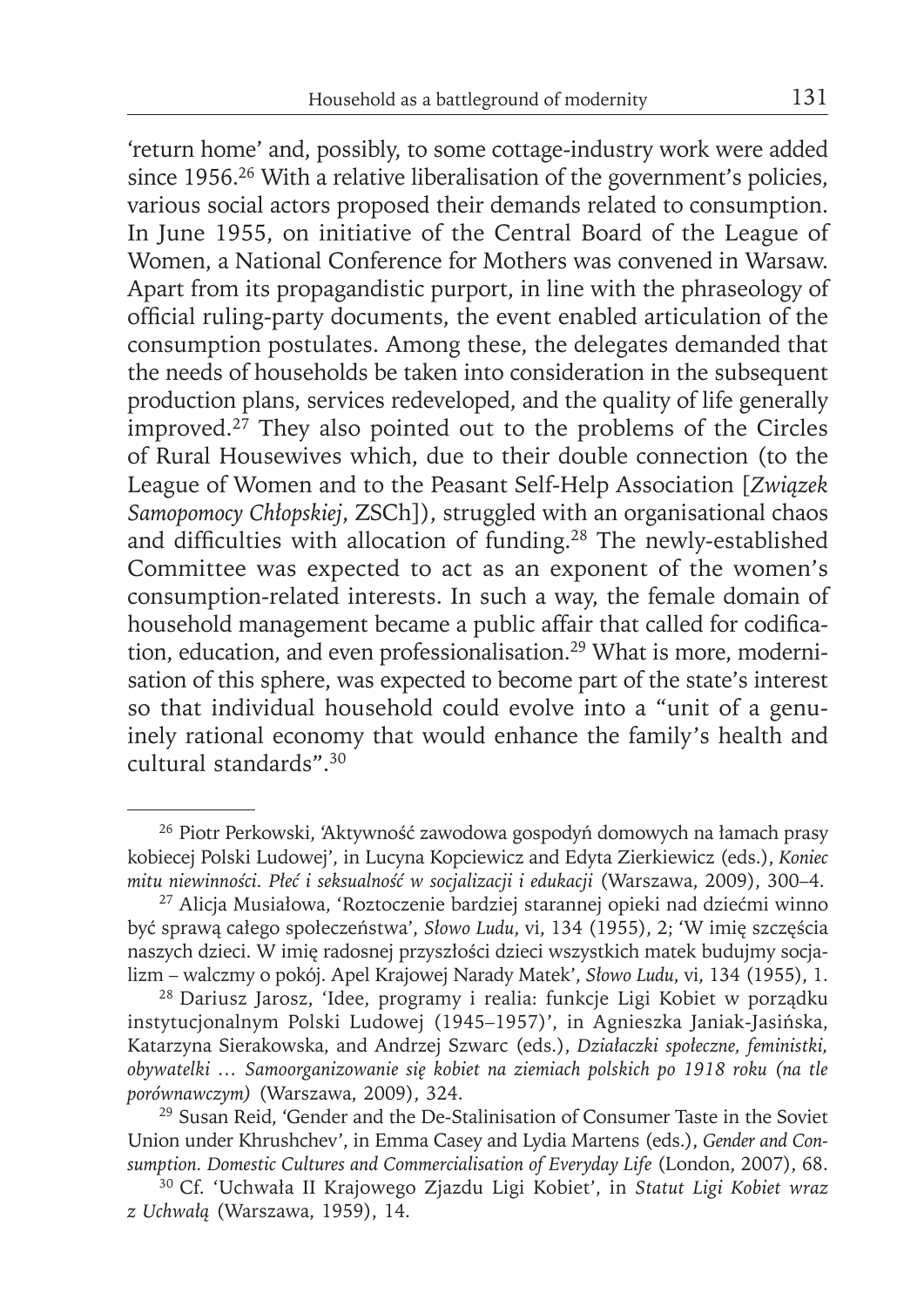The establishment of the KGD meant a participation in the worldwide surging tide of interest in individual consumption and household affairs. In the Socialist Bloc countries, institutions of the like sort operated under the patronage of women's organisations and party/state authorities. In East Germany, the *Zentrales Aktiv für Haushaltstechnik*  (ZAHHT), established in 1956, was tasked with coordinating the scientific research and the manufacture of household appliances. The organisation ran no courses or trainings, though; instead, it placed an emphasis on the development of the services that were taking over certain household functions.<sup>31</sup> Institutes specialising in domestic economic(s) issues functioned in the Western countries as well. Beginning with the early 1960s, KGD was establishing cooperation with Swedish, West German and French organisations, and had their research studies translated for its own purposes.<sup>32</sup> In France, professionalisation and modernisation of household labour was dealt with by units of the *Union fédérale des consommateurs* (UFC; est. 1951), which has often been perceived as a female rather than consumer organisation. Its founders made the postulate to modernise the housework part of an extensive programme for the country's productivisation, in connection with female careering and civic rights for women.<sup>33</sup> Moreover, since the late fifties, in mining regions, big enterprises operating locally have been interested, in the formation of adequate consumptive habits of their employees and their families, and thence they patronised a variety of household-oriented courses and trainings.<sup>34</sup>

The Polish organisation was associated with the women's movement stronger than similar structures functioning in the Western countries were. Moreover, KGD was probably the most popular and best perceptible division of the League of Women. Its actions, including presentations of modern appliances, rational alimentation or cuttingand-sewing courses were often presented, on a *pars pro toto* basis, as

<sup>31</sup> Zachmann, 'Managing Choice', 260.

<sup>&</sup>lt;sup>32</sup> For the translations of the articles from Swedish, German, and French, see AAN, League of Women, temp. ref. no. 13/53, Translations of foreign materials re. household, npag.

<sup>33</sup> Rebecca J. Pulju, *Women and Mass Consumer Society in Postwar France* (Cambridge, 2011), 63.

<sup>34</sup> Marion Fontaine, 'Le paternalisme est-il soluble dans la consommation? L'encadrement des mineurs consommateurs en question', *Histoire, économie & société*, 3 (2013), 75.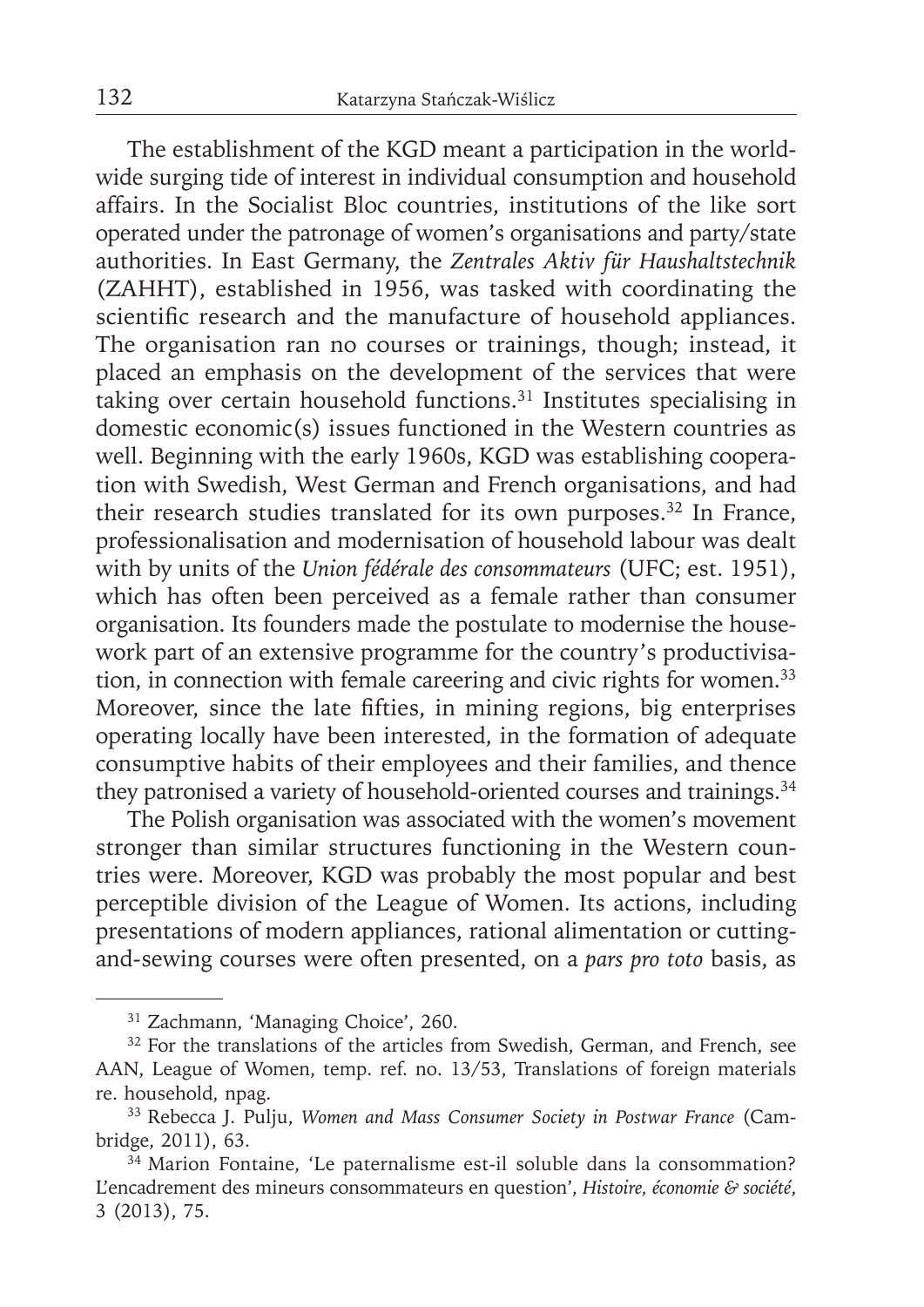the only form of the League's activity.35 Indeed, educational courses of varied types were an important part of KGD's activities, perhaps the most spectacular one. According to its initial declaration, the Committee's work was to be much broader; emphasised was the scientific foundation of its activity. Maria Jaszczukowa, the first chairwoman,<sup>36</sup> declared that KGD was "a research and services-oriented division, operating on the basis of scientific achievements", tasked with "dissemination of learning and propaganda" regarding the rational and modern methods of how to run a household.37 Testing and issuing expert opinions on prototypes of household products was meant to advocate the development of individual consumerism in the socialist economic environment – an action that formed part of the modernity model that was promoted particularly in the 1970s.<sup>38</sup>

An expert discourse on household developed by KGD was popularised by using the mass media – initially, the bimonthly *Gospodarstwo Domowe* targeted at (female) instructors, then through the radio (broadcast *Postęp w gospodarstwie domowym* [Progress in the Household], aimed at the general public) and popular women's magazines, like *Przyjaciółka*, *Kobieta i Życie*, and *Zwierciadło*. In practice, modernisation of the household was to be supported through practical classes for (female) instructors and, subsequently, for adult women and girls, run as side activities within home economics centres and clinics or information bureaus affiliated with KGD. This was not the only opportunity to receive advice on household issues: the 1960s saw the emergence of 'Praktyczna Pani' [Practical Lady] network managed by PSS 'Społem' consumer cooperative,<sup>39</sup> whereas Modern Housewife

<sup>&</sup>lt;sup>35</sup> This is true particularly with regard to the situation after 1989; see, for instance, Sławomira Walczewska, 'Liga Kobiet – jedyna organizacja kobieca w PRL', *Pełnym Głosem*, 1 (1993).

<sup>36</sup> Maria Jaszczukowa (1915–2007) was a lawyer and social activist, member of the Democratic Party [SD], an MP with the Polish Seym in 1947–56; she was an activist with the League of Women and the World Democratic Federation of Women. She co-founded and made contributions to the *Przyjaciółka* weekly. She is best known for her activity as a deputy rapporteur for the 1956 Bill on the conditions for admissibility of abortion, arguing in favour of liberalisation of the regulations.

<sup>37</sup> Maria Jaszczukowa, [untitled], *Gospodarstwo Domowe*, 1 (1958), 2.

<sup>38</sup> Nowak, *Serving Women and the State*, 167.

<sup>39</sup> PSS 'Społem', or Common Consumers' Cooperative [*Powszechna Spółdzielnia Spożywców*] 'Społem', was established in 1868; after 1945, the Cooperative had a number of modernistic department stores built in larger cities of Poland.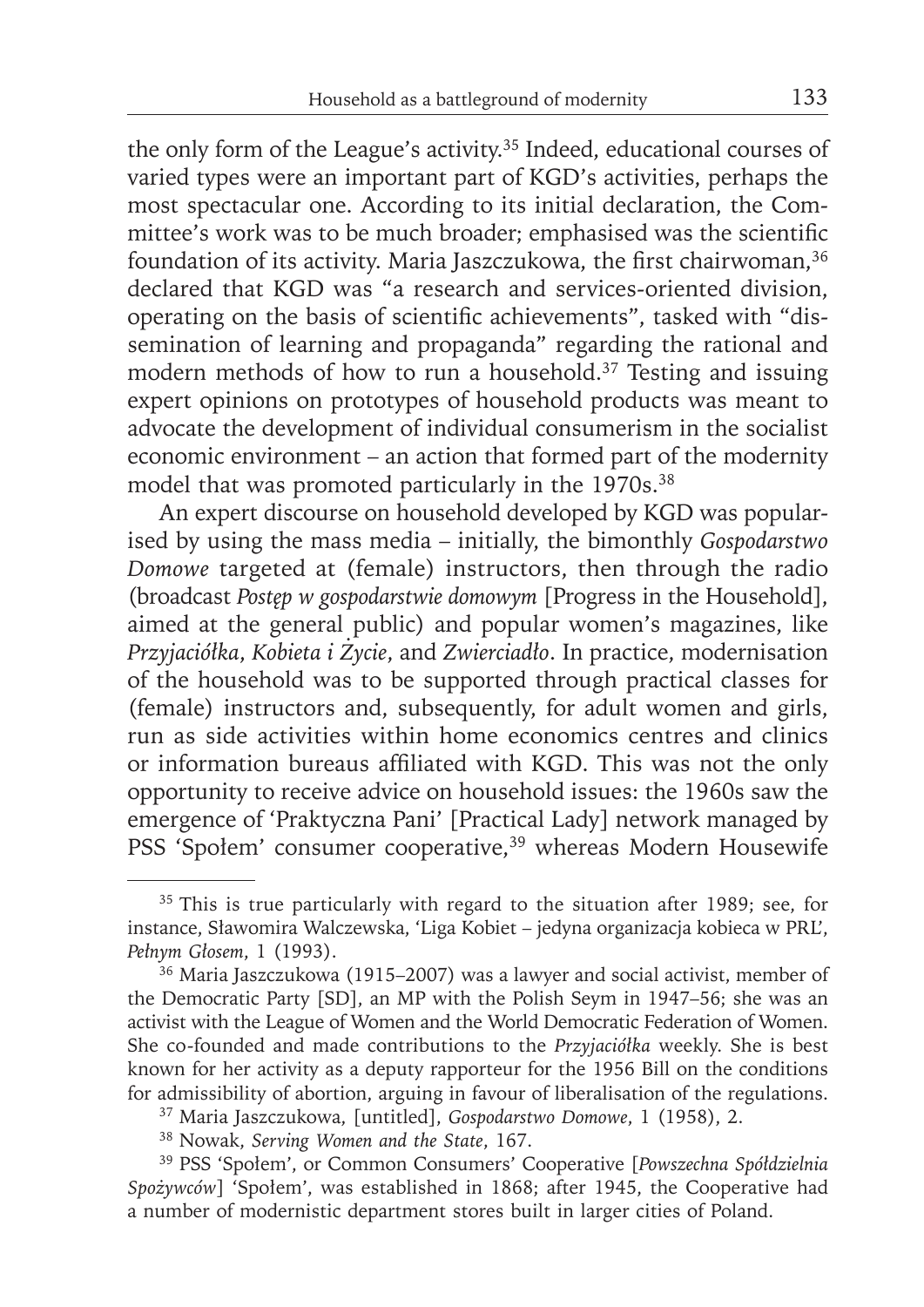Centres functioned in the countryside, collaborating with local Circles of Rural Housewives and Communal Cooperatives 'Peasant Self-Help' (*Gminna Spółdzielnia 'Samopomoc Chłopska'*).40 Apart from courses and demonstrations, the clinics ran rental offices of home equipment, organised household lessons at schools; to the extent possible, instructors were put on duty, ready to answer the enquirers' questions. KGD collaborated with selected 'Praktyczna Pani' clinics and Modern Housewife Centres, supplying them with pamphlets and study aids, and providing additional training to the staff.<sup>41</sup> The Household Commissions affiliated to the provincial (i.e. voivodeship-level) and district (*powiat*-level) Boards of the League of Women, were supposed to be the 'platform of understanding' between the Committee and other actors involved in the household modernisation policy.42 The Commissions were tasked with implementing the idea of modernised housekeeping.

### III

## BATTLEGROUNDS IN THE STRUGGLE FOR MODERNITY

The notions of modernity and modernisation, $43$  both used – with their varying semantics – in the expert discourse formulated by the Committee, altered their meanings between 1957 and 1980. The propaganda of new solutions and struggle against the old established habits was the only fixed element throughout the experiment. There was virtually no positive valuing of tradition or references to the 'domestic' knowledge of the preceding generations – a motif that appears, at last, in the crisis-stricken eighties' decade. The old-style furnishings and arrangement of household was identified with backwardness, obscurantism, if not merely primitivism.

<sup>40</sup> The Peasant Self-Help Union (ZSCh) was set up in December 1944 to take over control of the earlier-existing farmer's associations and farming cooperatives; a Central Board of the 'Peasant Self-Help' Cooperative was established pursuant to a law of May 1948. The Communal Cooperatives (*Gminne spółdzielnie*, GSs) established themselves as the factual monopoly-holder in the rural trade.

<sup>41</sup> Krystyna Biernacka, '"Praktyczna Pani"', *Gospodarstwo Domowe*, 1 (1964), 65. 42 Józefa Adamusowa, 'O niektórych zadaniach placówek terenowych i instruk-

torkach gospodarstwa domowego w 1964 roku', *Gospodarstwo Domowe*, 1 (1964), 2. 43 Reinhart Koselleck, *Futures Past: On the Semantics of Historical Time*, trans. and

introduction by Keith Tribe (Cambridge, MA, 1985 / Columbia, 2005), 231–66.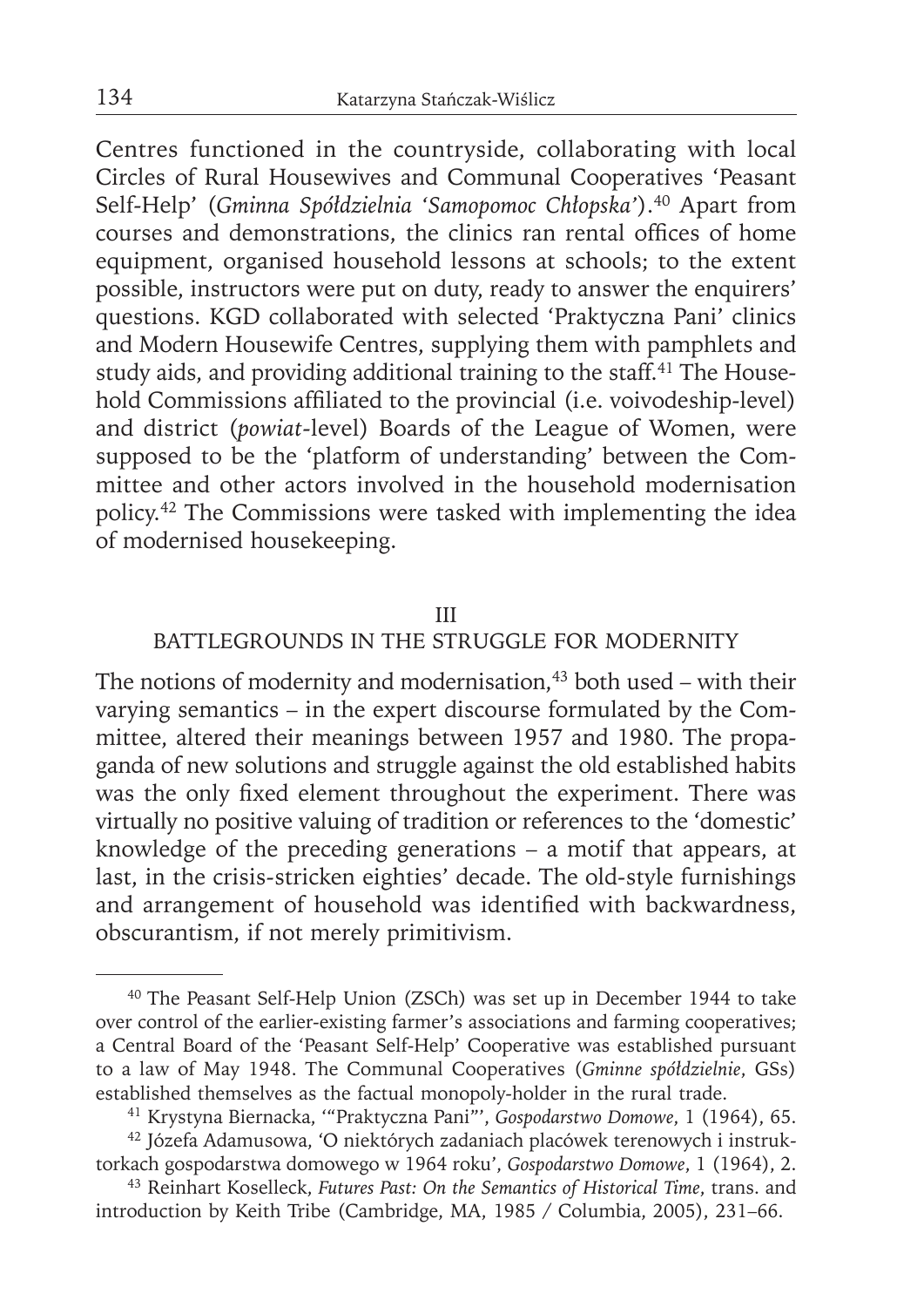"We are aware that, compared to a number of other countries, households are run in this country still under difficult and rather primitive conditions", thus Helena Spalona, then-newly elected Director of the KGD, defined the situation in 1959. Among the errors made in the then-bygone Stalinist period she enumerated disregard toward the importance of the home sphere and announced a struggle for improvement of the previously prevalent primitive conditions of housework, development of the indispensable services, and controls of household equipment quality.<sup>44</sup> On the fifth anniversary of the Committee, continued struggle with the progress-hindering old habits of housewives was announced.<sup>45</sup> The burden of responsibility for the backwardness was no more placed solely on the foregone political system but instead, on individuals – namely, the women responsible for their households and homes. In early 1971, Teresa Pałaszewska-Reindl found that the traditional household running methods no more corresponded with "the current or the future needs of the society" and complained that characteristic of contemporary Polish households was, "continually, a remarkable backwardness and traditional approach towards many an issue".46 Critiques of the 'irrational' house management model and aspects of backwardness reappeared in *Gospodarstwo Domowe* until the decade's end.47 Phrases such as 'struggle against backwardness', or the like, became obligatory in the discourses on household and, more broadly, family life. For example, declaration of "struggle against the evil and backwardness" in the name of "increased wealth and beauty of the Homeland and a better life for Polish families" appeared in the chronicle of the League of Women club of the Voivodeship of Ciechanów before the Seventh Convention of the ruling Polish United Workers' Party (*Polska Zjednoczona Partia Robotnicza*, PZPR) in 1975.48

<sup>44</sup> Helena Spalona, 'Rozwój działalności w zakresie gospodarstwa domowego w Polsce (skrót referatu wygłoszonego na krajowej konferencji w sprawie gospodarstwa domowego w Warszawie, w październiku 1959', *Gospodarstwo Domowe*, 11 (1959), 3.

<sup>45 &#</sup>x27;Nasze zadania w 1963 r. O działalności Komitetu do spraw Gospodarstwa Domowego', *Gospodarstwo Domowe*, 1 (1963), 6.

<sup>46</sup> Teresa Pałaszewska-Reindl, 'O dalszy postęp i racjonalizację w gospodarstwie domowym', *Gospodarstwo Domowe*, 6 (1971), 1.

<sup>47</sup> Alicja Zdybel, 'Postęp w gospodarstwie domowym (Zagadnienia społeczno- -ekonomiczne)', *Gospodarstwo Domowe*, 5 (1973), 2.

<sup>48</sup> State Archives of Warsaw, Branch of Mława, Polish League of Women – Voivodeship Board of Ciechanów, fond 497/0, no ref. no., League of Women – the Ciechanów Organisation (*Ciechanowska Organizacja Ligi Kobiet*), Chronicle, npag.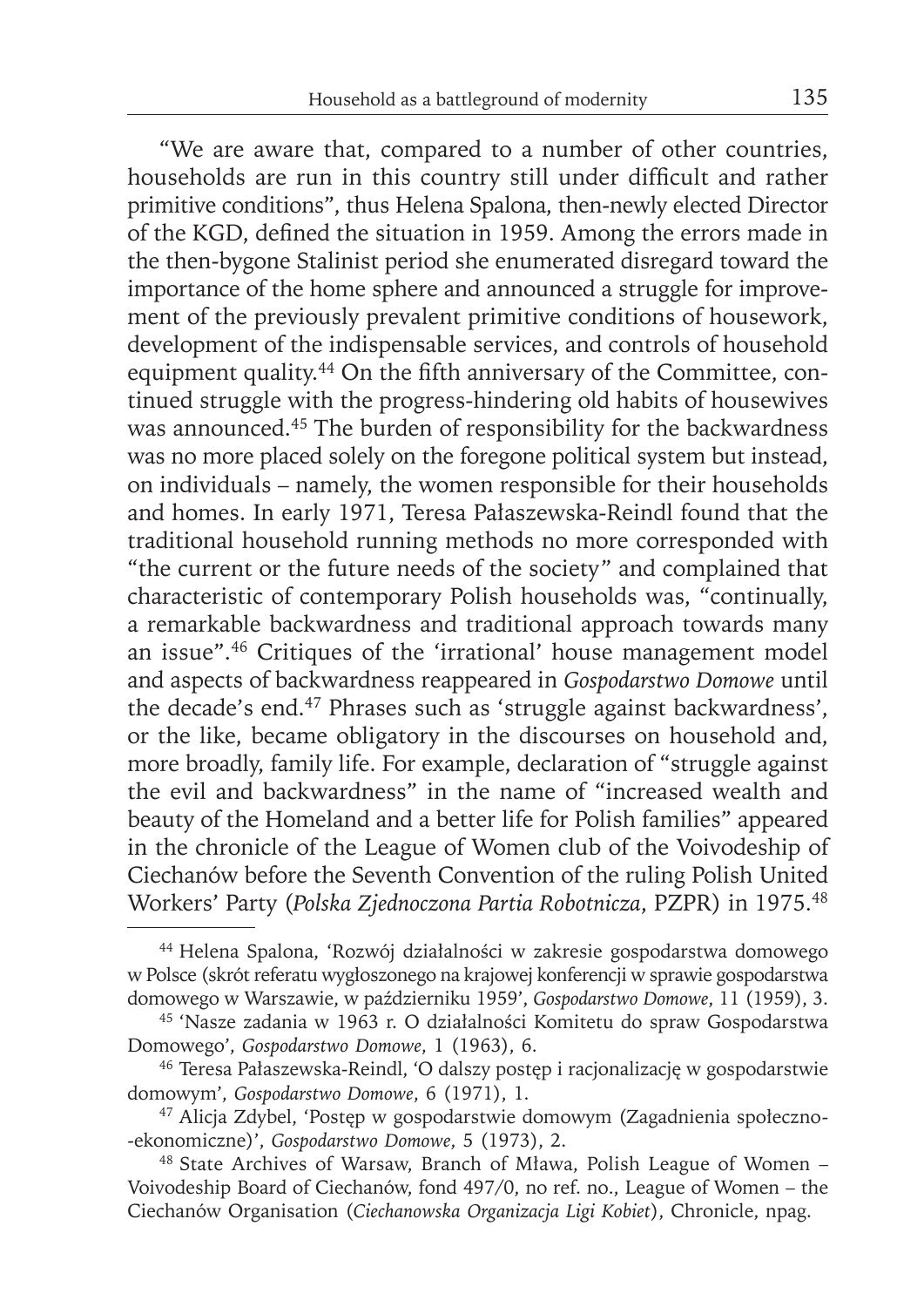The contrasting of the comfort of modernity and the retarded, traditional methods of managing a household was a frequent thread in household equipment advertisements published by popular magazines for women.49 Journalistic articles condemned excessive attachment to traditional methods of housekeeping, identifying them with the elder generation of females.

The struggle for modernity began with determining the sphere of backwardness. In terms of an initial declaration in the first issue of *Gospodarstwo Domowe*, backwardness or retardation extended to a whole number of aspects: organisation of household, irrational nutrition, deficiencies in the areas of hygiene, aesthetics of the living space, clothing, and more.<sup>50</sup> The call to enhance the 'culture of everyday life', as the reverse of backwardness, referred to the (factually Stalinist) notion of *kulturnost'*. 51 Research and analytical work pursued under the auspices of the KGD led to a narrowing of the battleground and formulation of detailed purposes and objectives.

The major goal of the Committee's educational activities included promotion of the modern and rational nutrition, struggle against the traditional household model based entirely on women's work and the related popularisation of the trend of taking over certain household functions by communal services, such as mass caterers, laundry services, and child care. The educational effort was moreover focused on the use of modern household equipment. The different needs of households in the urban and rural areas were pointed out to, with the consequent legitimacy of taking a specified type of action there. Rural households became the target of an intense modernisation policy in the seventies; it was then that KGD's expert discourse began converging the contents addressed to the instructors operating in these two environments. In the earlier years, scarcity of gas or electricity network, sometimes of water-supply and sewerage grids too, implied, of necessity, a different practical concept of modernisation. All the same, rural households were continually approached as rather traditional or even retarded and thus posing difficulties to those operating on them, and calling for particularly intensive education

<sup>49</sup> For instance, *Przyjaciółka*, 25 (1965), 14; 21 (1966), 14.

<sup>50</sup> Maria Jaszczukowa, [untitled], *Gospodarstwo Domowe*, 1 (1958), 1.

<sup>51</sup> See Sheila Fitzpatrick, 'Everyday Stalinism. Ordinary Life in Extraordinary Times: Soviet Russia in the 1930s' (Oxford, 2000), 79–81.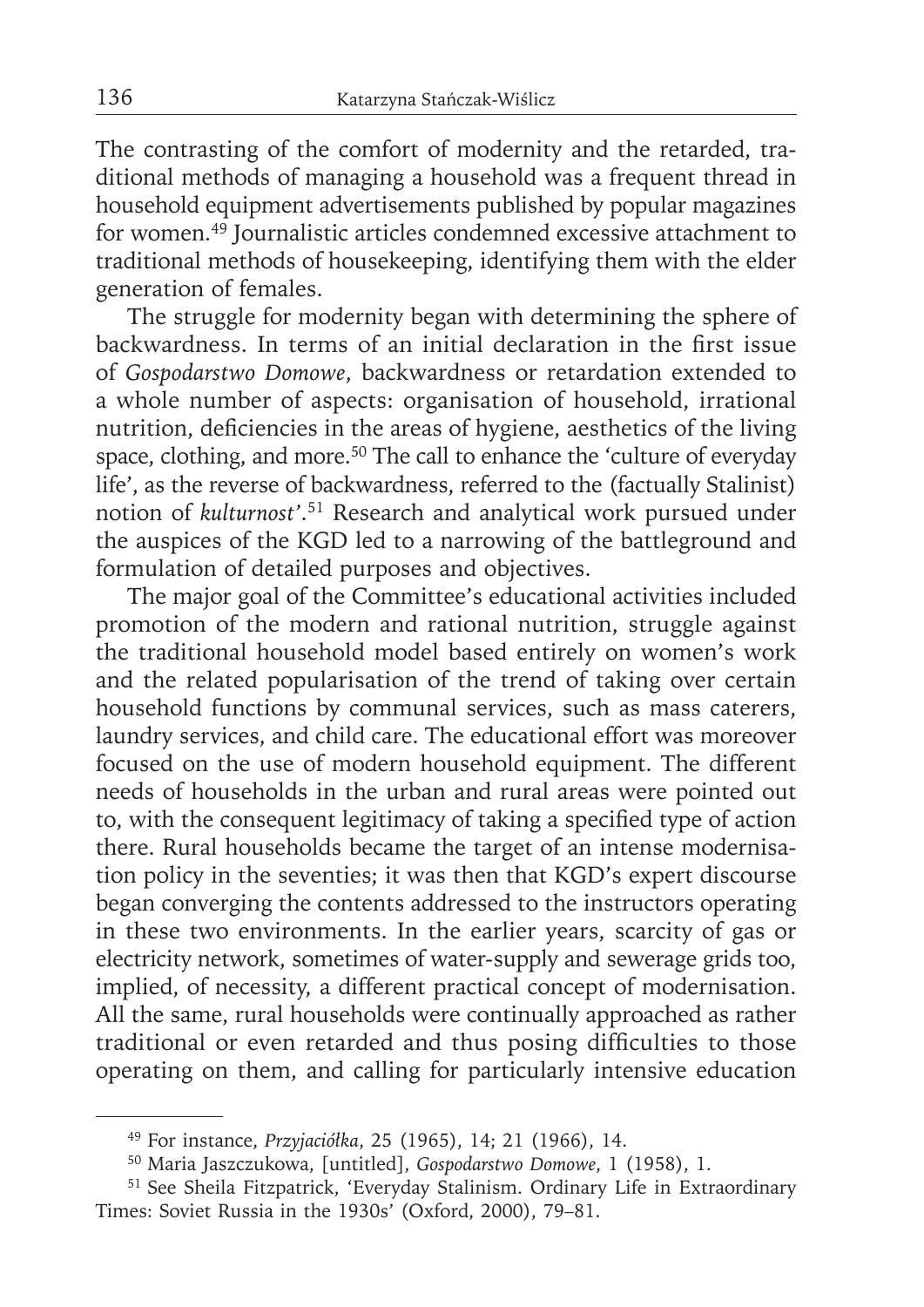action. Well into the middle of the 1970s, sociologists opined that rural families demonstrated a "conservative attitude toward innovation", especially in respect of distribution of household roles.<sup>52</sup> However, sensible nutrition was the first and the most important focus of the Committee's actions, the one that involved most of the resources and measures: "This is a country where people normally eat a lot but they eat irrationally", Maria Jaszczukowa complained in 1958.<sup>53</sup> Hence, in the very first months of its activity the Committee prepared brochures on modernity in the kitchen advocating increasing consumption rates of vegetables, fruit and meat. Interestingly, whilst in the late fifties increased consumption of meat was regarded as attesting to a modern management of the kitchen, two decades later the KGD experts encouraged to restrict this consumption. This did not ensue from supply problems. It was the National Food and Nutrition Institute whose experts criticised the consumption model based on animal fats.54 In the KGD experts' opinion, the modernisation of nutrition patterns was to consist in a change in the structure of consumption and an altered model of meal preparation. KGD's role was, therefore, to "counteract the patterns of consumption being detrimental from a societal standpoint" whilst also promulgating "the behavioural patterns accepted by science which determines the objective needs of humans".55 Being of utmost authority, science was meant to replace the established habit and tradition.

For urban households, the practice of eating at home and preparing traditional time-consuming meals was heavily criticised. In the early 1970s, the fact that "the dining out population rate" was a mere 4 per cent apparently testified to a Polish backwardness,<sup>56</sup> since this implied overburdening of women with the kitchen effort. Modernity and

<sup>52</sup> Henryk Bednarski, 'Struktura, funkcje i świadomość współczesnych rodzin chłopskich', in *idem*, Waldemar Nowak, and Ryszard Ziętek (eds.), *Współczesne rodziny wiejskie. Studia do syntezy* (Warszawa, 1988), 131.

<sup>53</sup> Maria Jaszczukowa, 'W trosce o podniesienie kultury naszego gospodarstwa', *Gospodarstwo Domowe*, 9 (1958), 4.

<sup>54</sup> Bożena Gulbicka, Waldemar Michna, and Barbara Chmielewska, *Raport o zmianach i stanie wyżywienia oraz bezpieczeństwie żywnościowym Polski. Lata 1980–1992* (Warszawa, 1993), 15–16.

<sup>55</sup> AAN, League of Women, temp. ref. no. B/VII-16, Danuta Zarzycka, *Edukacja rodziny w zakresie racjonalizacji spożycia* (Educating the family for rationalisation of consumption, 4 Apr. 1977), npag.

<sup>56</sup> Zdybel, 'Postęp', 2.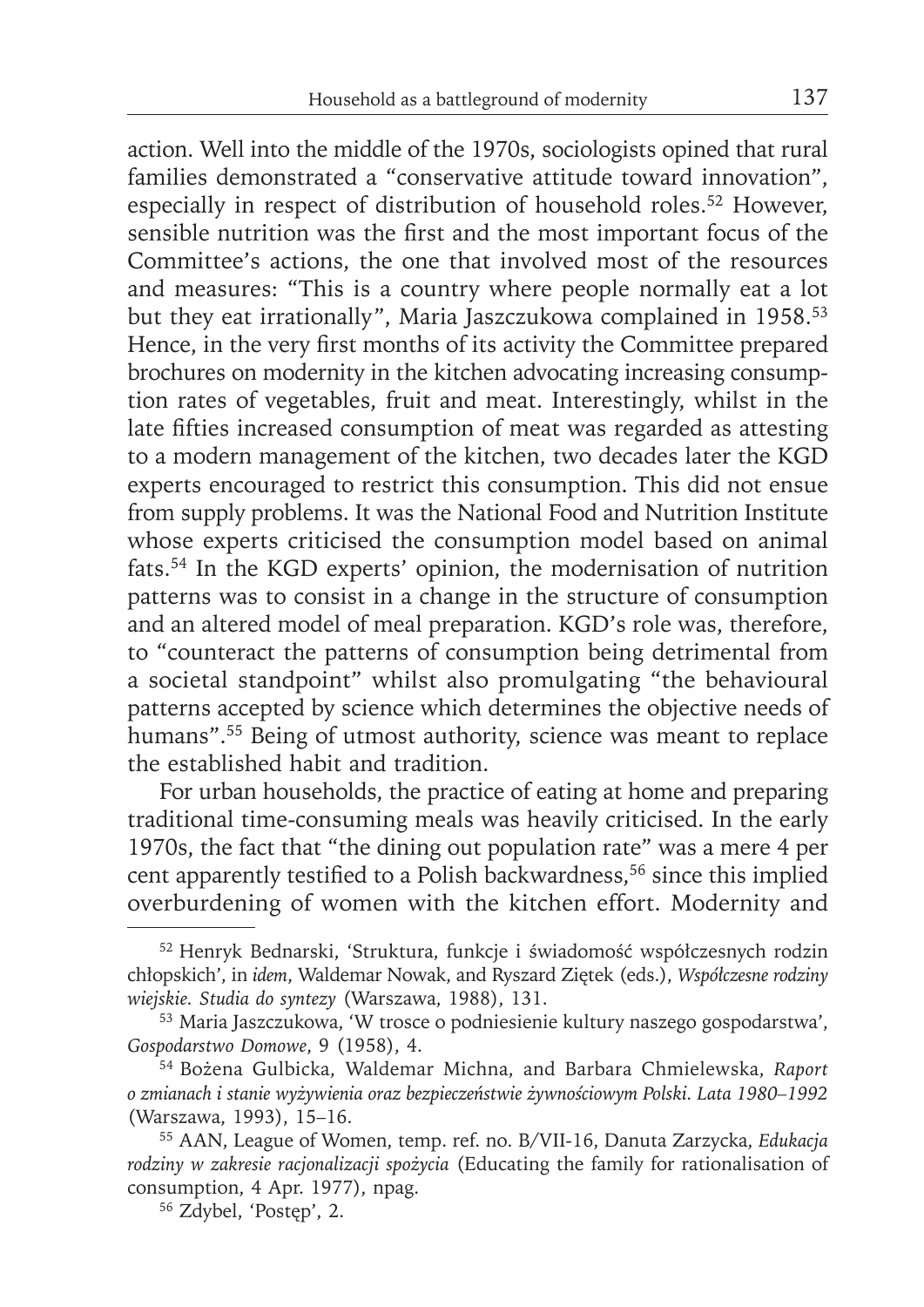progress were meant to consist in employing time-saving practices and outsourcing of some of the housework. However, as staff canteens or the other forms of communal or institutional feeding never gained a popularity comparable to that of the other Bloc countries, such as the Soviet Union or the GDR, the conception of communisation of feeding remained part of a utopian vision of the future. Joint action taken by the Committee and the Food and Nutrition Institute to prepare dietary recommendations for school canteens and staff cafeterias did not yield the expected result. Consequently, KGD focused in its modernisation efforts on individual domestic kitchen. The Committee held courses and presentations of rational nutrition for families, often crowned with a common tasting of the prepared meals. Such events occupied the forefront place in the annual plans and guidelines for local home economics clinics.57 For example, the Central Board of KGD proposed in 1978 that six conspectuses of presentations, including three on food and nutrition, be prepared, and compiled 'A comprehensive scheme for the society's education in rational nutrition'.58

According to the reports of local Household Commissions, rational alimentation presentations and courses enjoyed quite considerable popularity; yet, the instructors themselves referred to numerous hindrances appearing due to the reasons beyond their control or owing to resistance from the delegates – particularly in the countryside. The involvement of rural women in their household and farmstead work prevented the option to conduct such courses on weekdays,<sup>59</sup> whereas (as may be guessed, though official documents would not mention it) holding such events on a Sunday could have caused objection as it distorted the customary rhythm of the festive time.

<sup>57</sup> See, e.g., Wrocław, State Archives (*Archiwum Państwowe we Wrocławiu*), ZG LK Wrocław (League of Women, Board of Wrocław Branch), ref. no. 143, *Wytyczne w sprawie zakresu działania, organizacji i wyposażenia poradni gospodarstwa domowego* (Guidelines for the scope of operation, organisation and equipment of home economic clinic), c. 9.

<sup>58</sup> AAN, League of Women, temp. ref. no. B/VII-16, Central Board of the KGD, *Wytyczne do prowadzenia pokazów i prelekcji z zakresu ekonomiki, kultury i higieny gospodarstwa domowego* (Guidelines for presentations and speeches on economics, culture and hygiene of household); *Kompleksowy program edukacji społeczeństwa w zakresie racjonalnego żywienia* (A comprehensive scheme for the society's education in rational nutrition), npag.

<sup>&</sup>lt;sup>59</sup> For example, Zofia Różańska [Szczebrzeszyn-based household instructor], 'Kurs w Kole Gospodyń Wiejskich (Z terenu)', *Gospodarstwo Domowe*, 2 (1964), 52.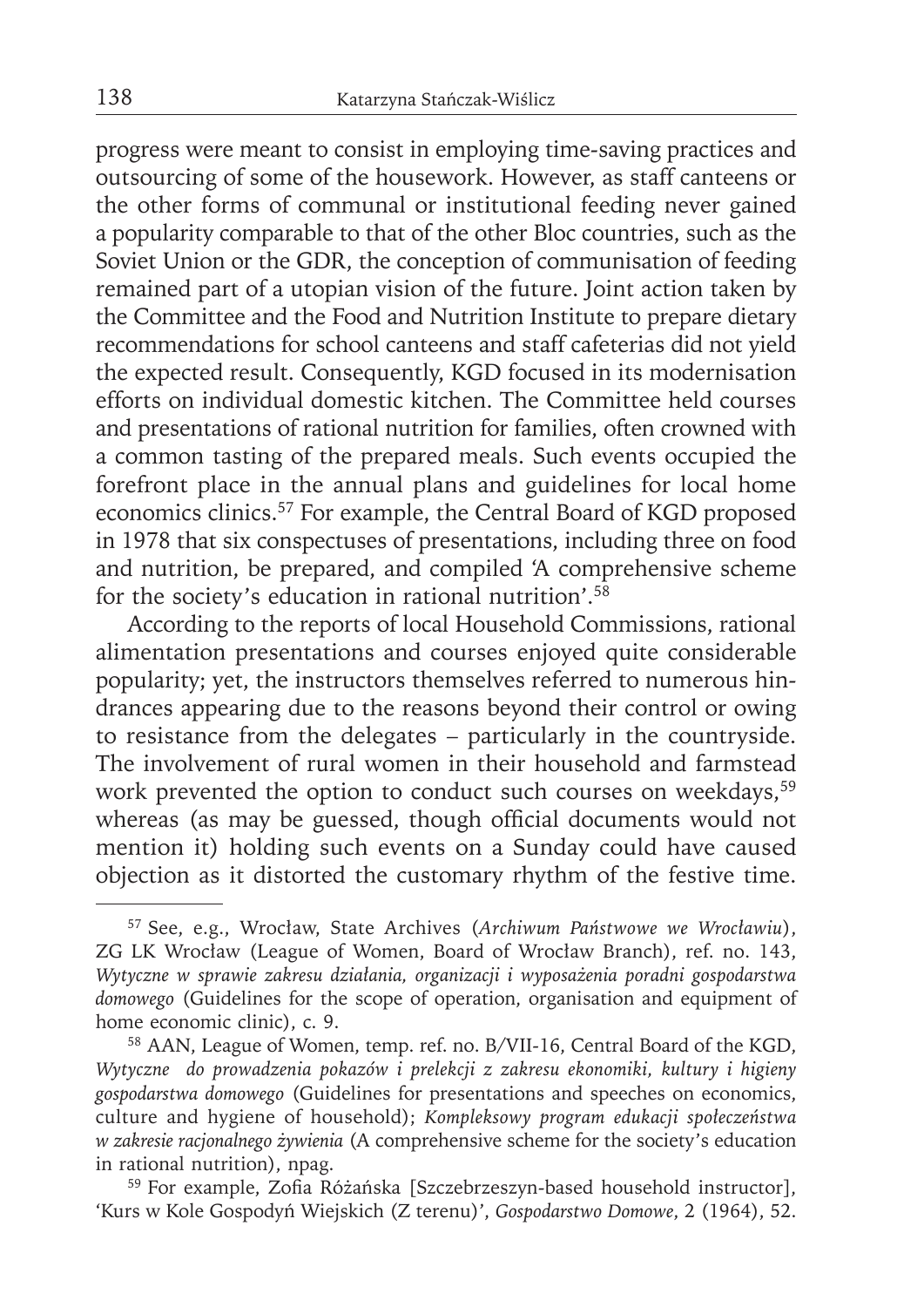The late fifties witnessed KGD instructors complaining about a "much" diverse element [i.e., representation] of the delegates", who were generally attached to their local culinary tradition and rather reluctant to innovations, regardless of their age.60 Paradoxically enough, given the rural environment, scarcity of fresh vegetables or fruits was described as yet another obstacle. Moreover, rural households lacked pieces of equipment that were otherwise highly popular in the urban environment, electric baking-pans being an example. A modern kitchen appliances offer from the mid-1960s targeted at countryside housewives featured meat pounders and manual eggwhisks.<sup>61</sup> Blenders, centrifugal juicers, and other electricity-powered petty household appliances, similarly as refrigerators and deep-freezers first appeared in advertisements targeted at rural customers in the 1970s. Consequently, KGD's course programme for the countryside areas extended to preparation of homemade fruit, vegetable and meat preserves – products that were durable and capable of being stored long-term. To give an example, a local Home Economics Clinic in Kutno (central Poland) held in 1976 one course and ten presentations of food processing techniques.<sup>62</sup>

Modernity in the kitchen was constantly about saving the housekeeper's time and effort. Besides, the content of diet-related recommendations varied depending on the content of the expert discourse. In the late 1950s and early 1960s, courses and presentations held under KGD's auspices focused around altering the consumption model from cereals/milk-based products into foods making use of dairies, meats, fruits and vegetables.<sup>63</sup> In the 1970s, the figured 'Western' modern living standard assumed the use of intermediate and concentrated products manufactured with use of new production lines that were put into operation one by one. The popularisation of the expert discourse proposed by the Committee was much supported by the magazines for women. A 1975 nationwide press reception survey showed that texts exploiting "options for practical use", such as  $-$  primarily  $-$  culinary

<sup>60</sup> Władysława Ciemniewska, 'O kursach na wsi (Pomówmy o naszej pracy)', *Gospodarstwo Domowe*, 3 (1959), 16.

<sup>61 &#</sup>x27;Warto kupić', *Gospodyni Wiejska*, 17/18 (1963), 8.

<sup>62</sup> AAN, League of Women, temp. ref. no. seg. 80, A plan for mass actions of Home Economics Clinic in Kutno, 1976, npag.

<sup>63</sup> Jaszczukowa, 'W trosce o podniesienie kultury', 4–5.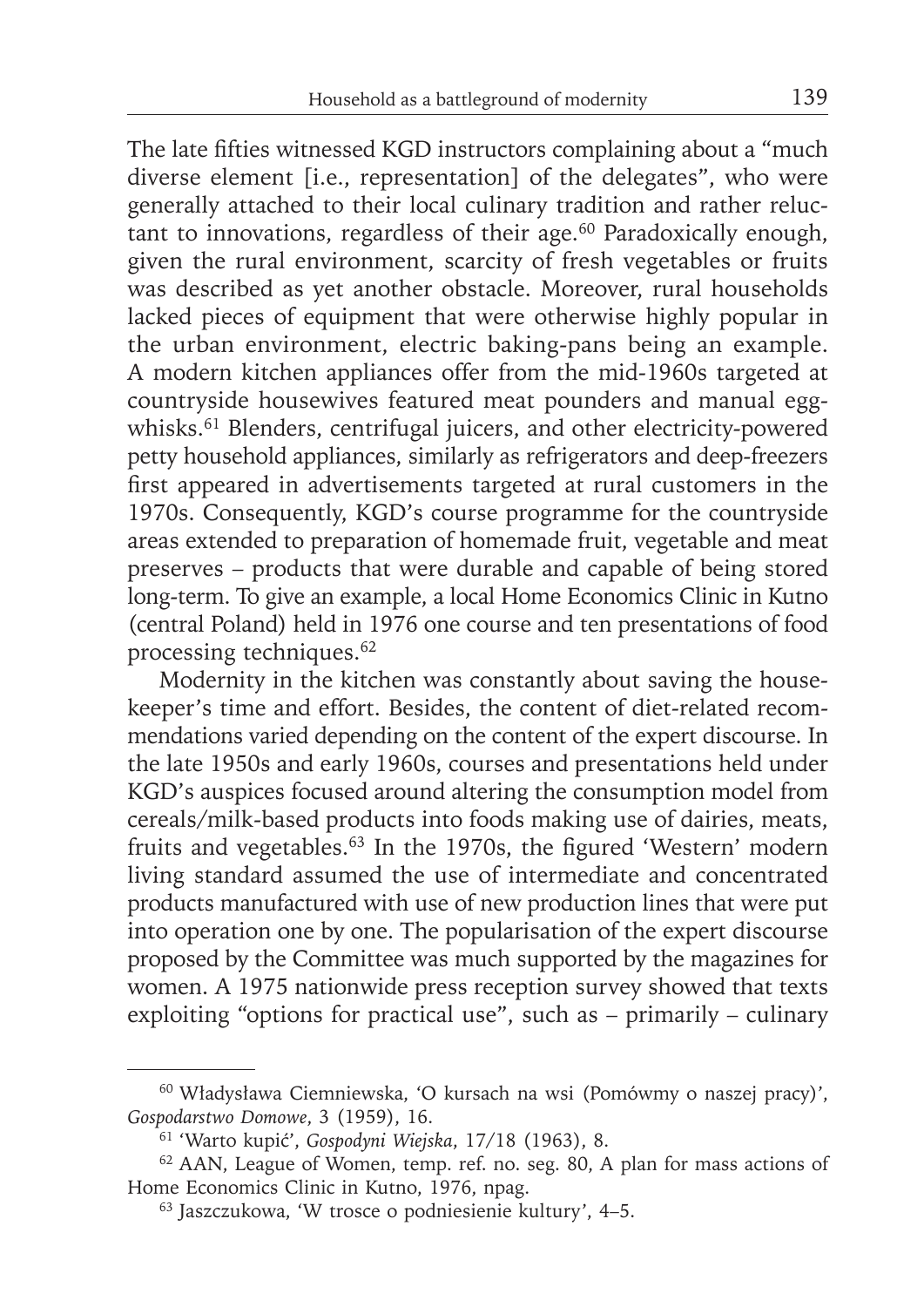recipes, enjoyed the highest popularity.64 Cuisine columns in the magazines *Przyjaciółka* and *Kobieta i Życie* offered their readers advice based on the KGD expert discourse, but the proposal of an attractive identity – the one of a modern housewife capable of preparing meals fast and efficiently with use of the modern foodstuffs appealed to them the strongest.65 The traditional, onerous "dinner-cooking procedure running long hours" was now contrasted against the abundance of almost-ready-to-serve meals, including powdered coconut pound cake, buckwheat crumpets, or champignon soup.66 The image of consumption following the idealised 'West' offered fertile soil for the advertising of frozen French fries – another newly-launched item.<sup>67</sup> A colour picture of a plate filled with fries, salad and a piece of meat, accompanied with a 'Western'-made orange juice can suggested to the female readers a vision of decent life which was to finally become attainable to everybody in a socialist country.

Advertisements of modern household equipment, which began appearing since 1960s, and presentations of how to use such appliances, held by local household centres or clinics, had a similar function. In the late seventies, presentation of 'home dishwashers' as yet another step on the road toward the upgraded household<sup>68</sup> stimulated consumptive aspirations and projecting of the future. In reality, refrigerators, freezers or automatic washing machines, now much more in demand, were expensive and hard to get. In their letters to the editor women's magazine readers complained that what the presentations of household appliances did was 'spoil the blood'.69 Much more useful were the courses instructing how to maintain and make small repairs to such equipment, organised in rural areas and small towns.<sup>70</sup>

<sup>64</sup> Anna Maliszewska and Henryk Siwek, 'Przepisy kulinarne w prasie kobiecej (Sondaże OBP)', *Zeszyty Prasoznawcze*, xvii, 4 (1976), 123.

<sup>&</sup>lt;sup>65</sup> This particular aspect of the impact of women's press is covered in Attwood, *Creating the New Soviet Woman*, 14.

<sup>66 &#</sup>x27;Błyskawiczny obiad (Na naszym stole)', *Przyjaciółka*, 48 (1979), 14.

<sup>67 &#</sup>x27;Frytki mrożone (Na naszym stole)', *Przyjaciółka*, 36 (1979), 14.

<sup>68 &#</sup>x27;Informacje rynkowe. Predom radzi – zmywarka do naczyń dalszym krokiem do unowocześniania gospodarstwa domowego', *Gospodarstwo Domowe*, 4 (1979), 36–7.

<sup>69 &#</sup>x27;Ewa', 'Jak nam ułatwiają życie', *Kobieta i Życie*, 40 (1974), 5.

<sup>70</sup> Kazimiera Żelazkiewicz, 'Ośrodki "Nowoczesna Gospodyni" na nowym etapie pracy', *Gospodarstwo Domowe*, 6 (1966), 70.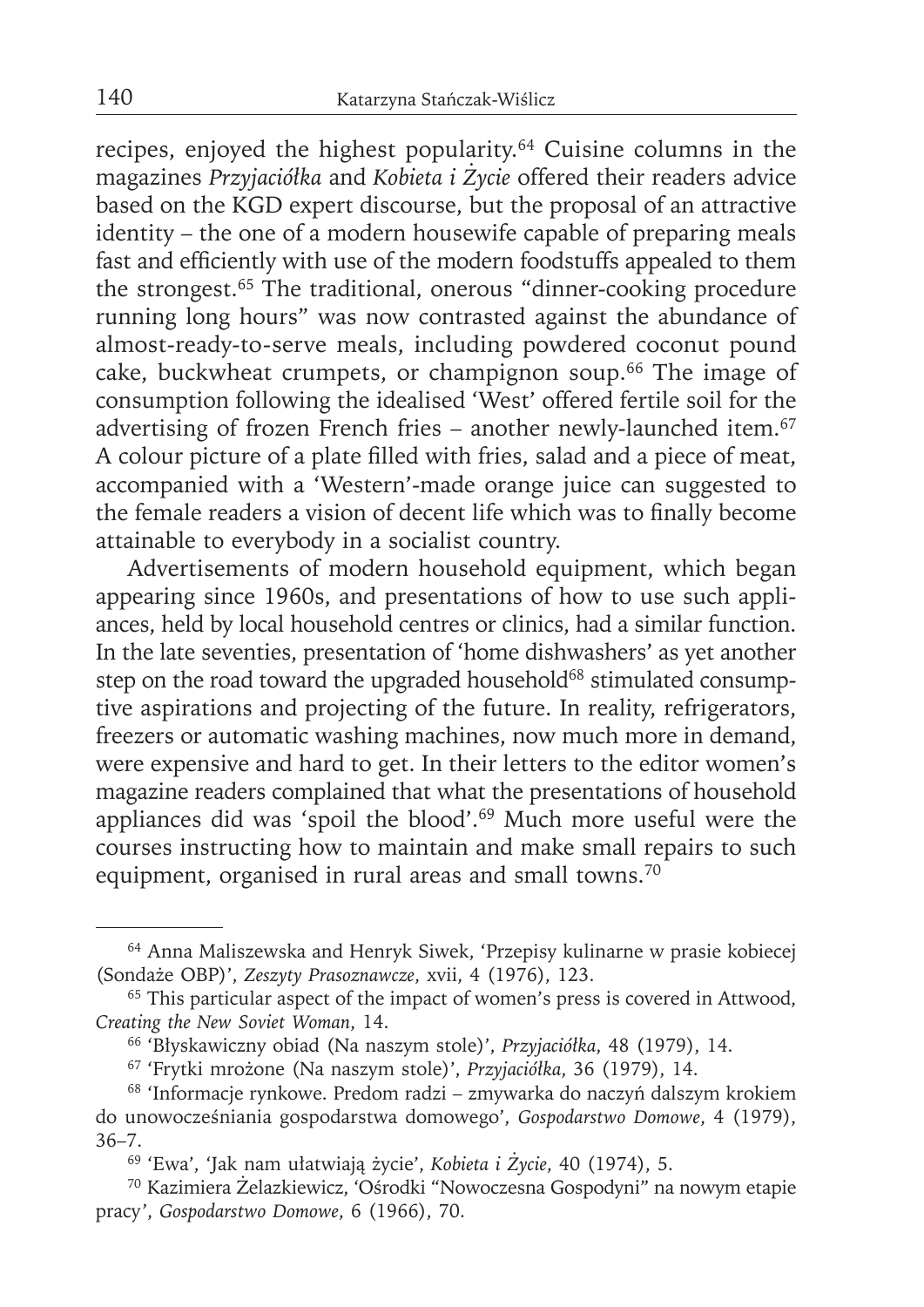The popularisation of use of modern household equipment was an essential aspect of KGD's involvement in politics focused on individual consumption. Fridges, blenders, washing or sewing machines were 'objects of gender-related desire'; more importantly, though – to follow Susan Reid's thought – creating the need to possess them was devised to turn the females dealing with household into modern and efficient citizens.71 KGD's modernisation effort was focused on such women, who, as a matter of fact, were subjected to permanent disciplining. This resulted from the gender dimension of the socialist post-Thaw modernity, with women being perceived as prone (to a higher degree than males) to irrational consumer behaviour and thus requiring pedagogical measures to be applied.72 Irrespective of the fact that moderate consumption was valued positively, was an element of the new socialist morality,<sup>73</sup> whilst the household was officially the lookout of the party/state authorities, it was continuously perceived as a not fully rationally managed sphere that lagged behind the modern status of the external world.

### IV

# HOUSEHOLD AS A SPACE OF EXPERIMENT: STRUGGLING FOR MODERNITY IN BOGATE

The research work undertaken by KGD was meant to elaborate an efficient scheme for upgrade of Polish households. The so-called 'experimental household' project, developed in 1959, was an innovative idea. It was devised to collect information on the practices actually applied at homes and, subsequently, prepare recommendations for trade and industry regarding the demand for equipment and appliances. The selected households were subject to a long (six or twelvemonth) observation by KGD representatives. Their members were bound to fill in a series of questionnaires or surveys, give reliable information on their budgets, housework organisation, culinary habits, home furnishings and amenities. The first poll, which covered a total of 322 urban households, showed that the largest share of the budgets of the surveyed families was expended on food whereas

<sup>71</sup> Reid, 'Gender and the Destalinisation', 57.

<sup>72</sup>*Ibidem*, 68.

<sup>73</sup> *Eadem*, 'Cold War in the Kitchen', 214.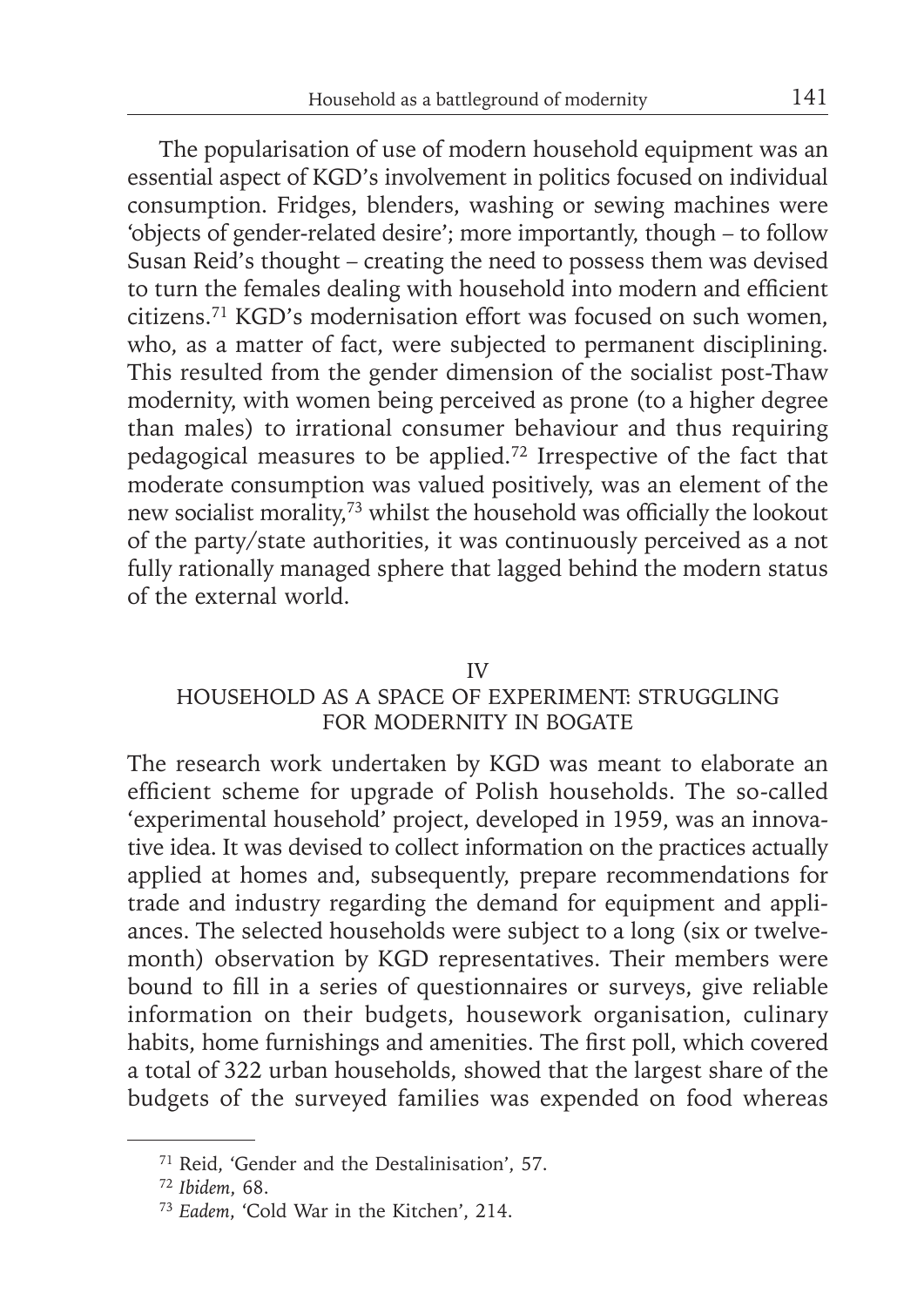dining-out services were used to an inappreciable extent; their expenditure on culture was "disconcertingly low".74 Detailed analysis of dietary habits led to the conclusion that they were irrational and contrary to the recommendations of modern dietetics.75 Moreover, the families under investigation found it awkward to deal with scarcity of modern household equipment at their homes and complained about supply shortages in this respect. The first experiment confirmed the need to modernise households but pointed out, in parallel, to 'objective' barriers to such modernisation. The participants made complaints about a 'poor' quality of products made of plastic, unavailability of electric equipment; with respect to services, they declared they did everything on their own (a reply stating that the standard of the services was satisfactory because "my husband can mend everything" sounded unintentionally humorous).<sup>76</sup>

Completed by the middle of the 1970s, the observation of the experimental households in large cities showed that many families aspired for the modern household model but were not successful, for a variety of reasons. What it more, the modernity pattern propagated by KGD, which used the assumptions of the party's and state's socioeconomic policies, was falling short of the families' actual expectations. The idea to communise selected functions of the household encountered resistance. For instance, in spite of a strong propaganda in favour of laundry services, including community (housing-estatebased) launderettes, most users preferred to get their clothes washed at home: people preferred to keep control over their garments so that they would not get destroyed or get somehow fouled or tainted by contact with the other families' clothes.77 Similarly, most of the respondents were found attached to the tradition of having meals at home. Based on the observation and analyses of experimental households' budgets, the Committee's experts detected the sample families' inclination for irrational spending of their disposable money,

<sup>74</sup> AAN, League of Women, temp. ref. no. 13/40, A note on the research study on the experimental households (1960?), npag.

<sup>75</sup> AAN, League of Women, temp. ref. no. 13/40, Research studies on alimentation (1960?), npag.

<sup>&</sup>lt;sup>76</sup> AAN, League of Women, temp. ref. no. 13/40, Questionnaire re. field supplies of household equipment, npag.

<sup>77</sup> AAN, League of Women – Home Economics Committee, temp. ref. no. 13/79, Questionnaires re. the laundries: an analysis, npag.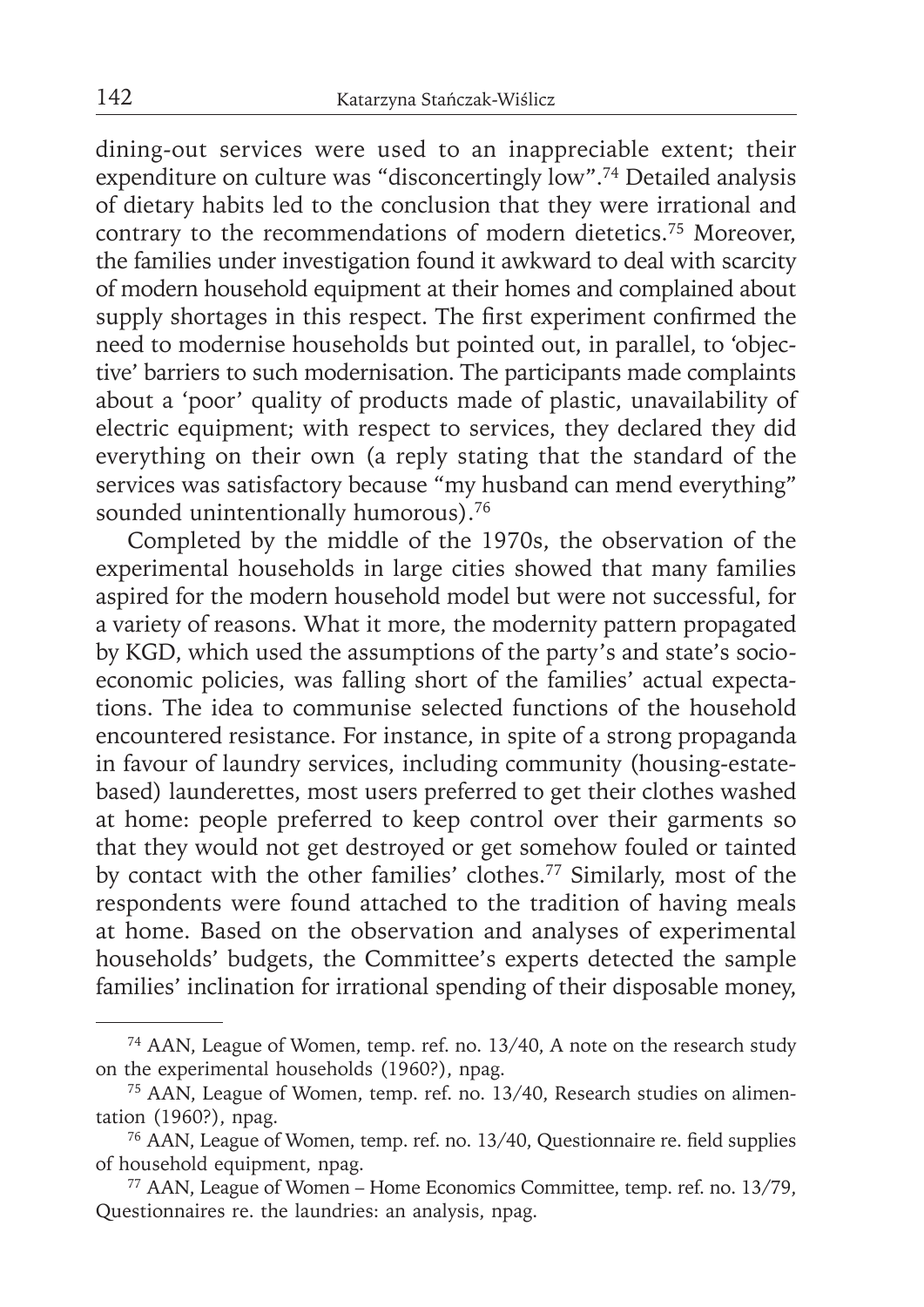as they generally preferred to buy a television set rather than a refrigerator or a washing machine (apparently, a much more purposeful choice). The Committee's task was to develop, in response to those observed trends, a model for 'legitimate and advisable' investing in the household<sup>78</sup> – a design which assumed an intervention in the consumer behaviours of individual households.

As KGD faced a serious challenge of diagnosing the condition of rural households and, consequently, recognising their needs, in spring 1961 a decision was made to launch the research work in the countryside. In June, the *gromada* [rural administrative unit (functioning 1954–72, in lieu of commune)] of Bogate in the District (*powiat*) of Przasnysz, within what was then the Voivodeship of Warsaw, was selected as an experimental object. The local Circle of Rural Housewives displayed commitment; the central village offered a room (though not renovated then yet) where a home economics clinic (*poradnia gospodarstwa domowego*) could be arranged. Preparations started in the latter half of 1961, the research activity as such was to be done in 1963–5. Meanwhile (in June 1962) a new person took charge of the local operations; as she reported to the Committee's Board, intensified activity was envisioned locally.79 As part of the preparatory exercise, it was decided that six combined talk-and-presentation sessions would be carried out in 1962, with a focus on the rational alimentation principles. It was then that the households were to be chosen to participate in the experiment.<sup>80</sup>

The programme and the research purpose of the exercise done at Bogate were designed on a pretty large scale. The project was meant to provide knowledge regarding the living conditions of rural families and subsequently contribute to popularisation of the rules of reasonable management of the household whilst at the same time boosting "the social and economic mobilisation of the village … in respect of providing women with help in home management". The actual field of research

<sup>78</sup> Anna Biedrzycka, 'Gospodarstwa doświadczalne', *Gospodarstwo Domowe*, 4 (1965), 8.

<sup>79</sup> AAN, League of Women, temp. ref. no. 13/41, Barbara Ciołkowa, Internal Memorandum to the Board of the KGD related to the takeover of the research work in the village of Bogate, 8 June 1962, npag.

<sup>80</sup> AAN, League of Women, temp. ref. no. 13/41, Initial action plan re. educational and research work in the village of Bogate, *gromada* of Bogate, District of Przasnysz, Voiv[odeship] of Warsaw, npag.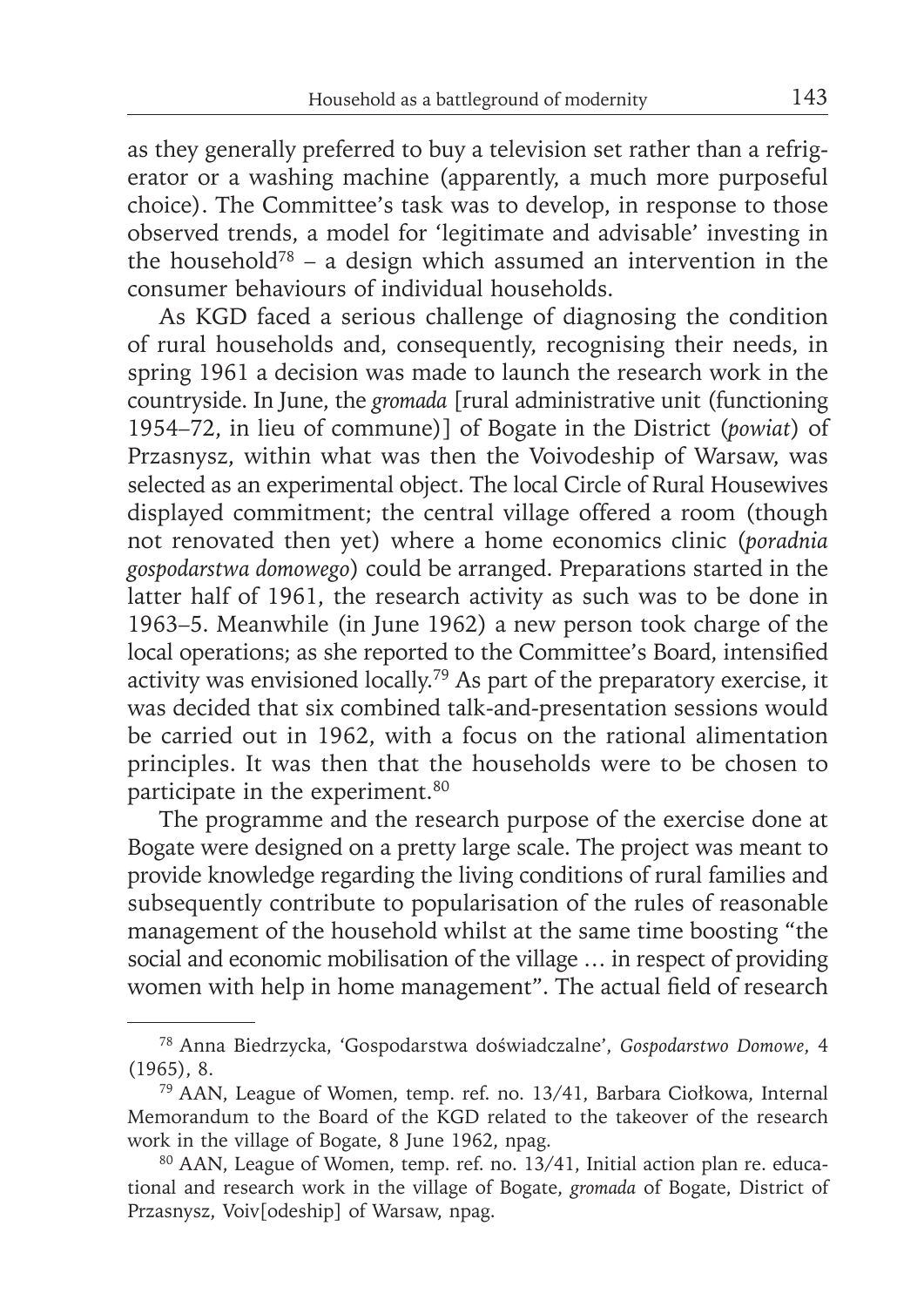would be the experimental households specially selected for the purpose; finally, ten of them were to be selected (the initial plan included twenty or even thirty). The research would be based on a far-reaching intervention in the lives of the selected families: 'experimental menus' were to be introduced, the kitchens filled with appliances and equipments deemed indispensable for 'improved organisation of the labour' and hygienic considerations; the households were moreover to participate in vegetable/fruit growing competitions. Numerous questionnaires were planned, along with interviews and individual as well as group observations. A Rural Housewives Home Economics Clinic (or, as a modest option, a like Corner) was effectively to be set up in Bogate.<sup>81</sup>

The preparations started with official visits to Bogate and the district town of Przasnysz, talks held with members of local authorities and social organisations as well as local field branches of the sanitary and educational authorities. It is reported that as of August 1962, everybody promised to offer their assistance, showing an 'extremely favourable' attitude toward the idea of educational action in the countryside. This enabled KGD to outline a pretty ambitious action plan for the second half of the year, which included a presentation of fruit processing techniques and of "how to rationally dress a preschool child", presentations and talks on child nutrition, importance of vegetables and fruits in the daily menu, appropriate storage of meat, and organisation of festive days. The plan extended to projections of two or three educational footages supplementary to the lectures and presentations delivered. Another task was to find an appropriate facility where to design and arrange the clinic premises to meet the purpose.

As a result, 1962 saw a preschool and school-age children 'rational dressing' show delivered in Bogate, while the local Circle of Rural Housewives received from the Committee's Central Board a number of brochures or pamphlets and guidebooks. The plan to arrange a home economics clinic failed; yet, the utmost success was the allocation of a space for its future use within a local fire station, based on consent obtained from the district authorities. No experimental household was selected before the year's end. In a memo summarising the progress of the project, Barbara Ciołkowa, who had been in charge of the project locally since June 1962, described the proposed educational

<sup>81</sup> AAN, League of Women, temp. ref. no. 13/41, Action plan re. educational and research work in the rural environment, 1963 (Bogate), n.d., npag.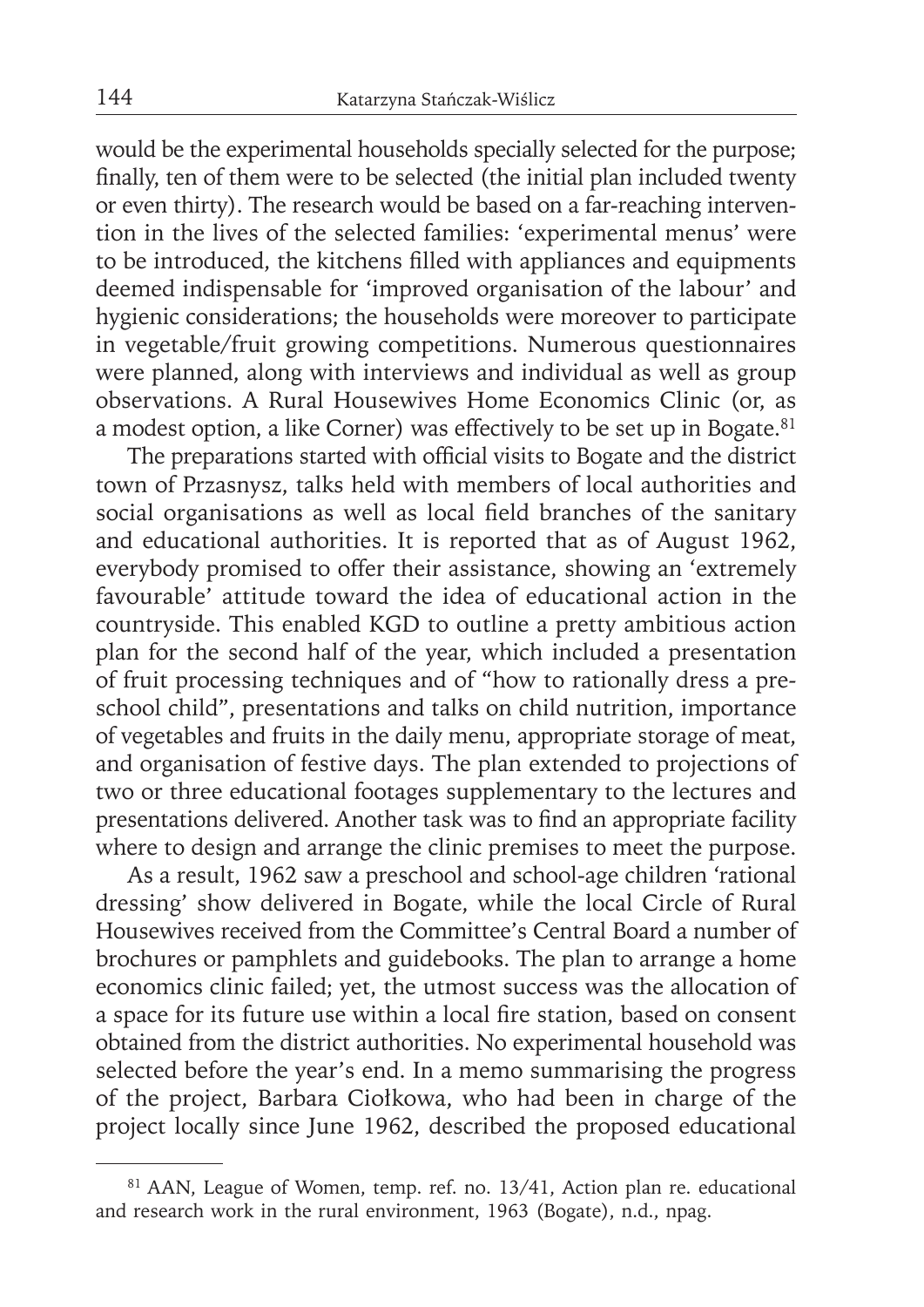and research programme as "appearing excessively extensive and undeliverable based upon social [*resp.*, grassroots] involvement". Hence, she requested that the operation be entrusted to Warsaw-based Provincial (Voivodeship) Board of the League of Women, which would follow up several selected threads of action; otherwise, the research scheme could be limited to one selected issue, with the subsequent stages of research being meticulously planned. Barbara Ciołkowa emphasised that without contribution of instructors hired officially on a fulltime basis the project would end in a failure.82 As a result, the idea to carry out a research in Bogate was eventually quit at the end of 1962, due to 'inconvenient transport access'.<sup>83</sup>

The struggle for modernity in the village of Bogate did not end in a success indeed, though there had already been a committed local Circle of Rural Housewives operating within the *gromada*, and the local authorities were initially favourable toward the research work project. Barbara Ciołkowa, who was in charge of the experiment on behalf of the Committee, was much involved in her work and encountered a generally welcome response in Bogate. Mrs. Ciołkowa's correspondence with the KGD's Central Board, with the cooperating institutions and representatives of the local Circle of Rural Housewives documents the difficulties that appeared beyond the intentions and control of all the involved social actors. The date of children's dressing show was postponed several times due to the problems with reconciling the date with representatives of the Institute of Industrial Design, which co-organised the event. The Committee moreover had no transport facilities available, and the materials to be used in the presentations (including hangers) had to be carried by a public intercity bus. The presentation finally took place on the first Sunday of October, which turned out to be somewhat uncomfortable due to no heating provided in the room (the children participating in the event had to repeatedly change their clothes).84 The event proved theoretically successful but

<sup>82</sup> AAN, League of Women, temp. ref. no. 13/41, Barbara Ciołkowa, Memorandum re. educational and experimental work in the *gromada* of Bogate, District of Przasnysz, n.d., npag.

<sup>&</sup>lt;sup>83</sup> AAN, League of Women, Home Economics Committee, temp. ref. no. 13/79, KGD's research in household equipment within the 10-year period, p. 4.

<sup>84</sup> AAN, League of Women, temp. ref. no. 13/41, Barbara Ciołkowa, Letter to Col.[league] Buskowa, Chairwoman of the KGW [Circle of Rural Housewives], 3 Oct. 1962, npag.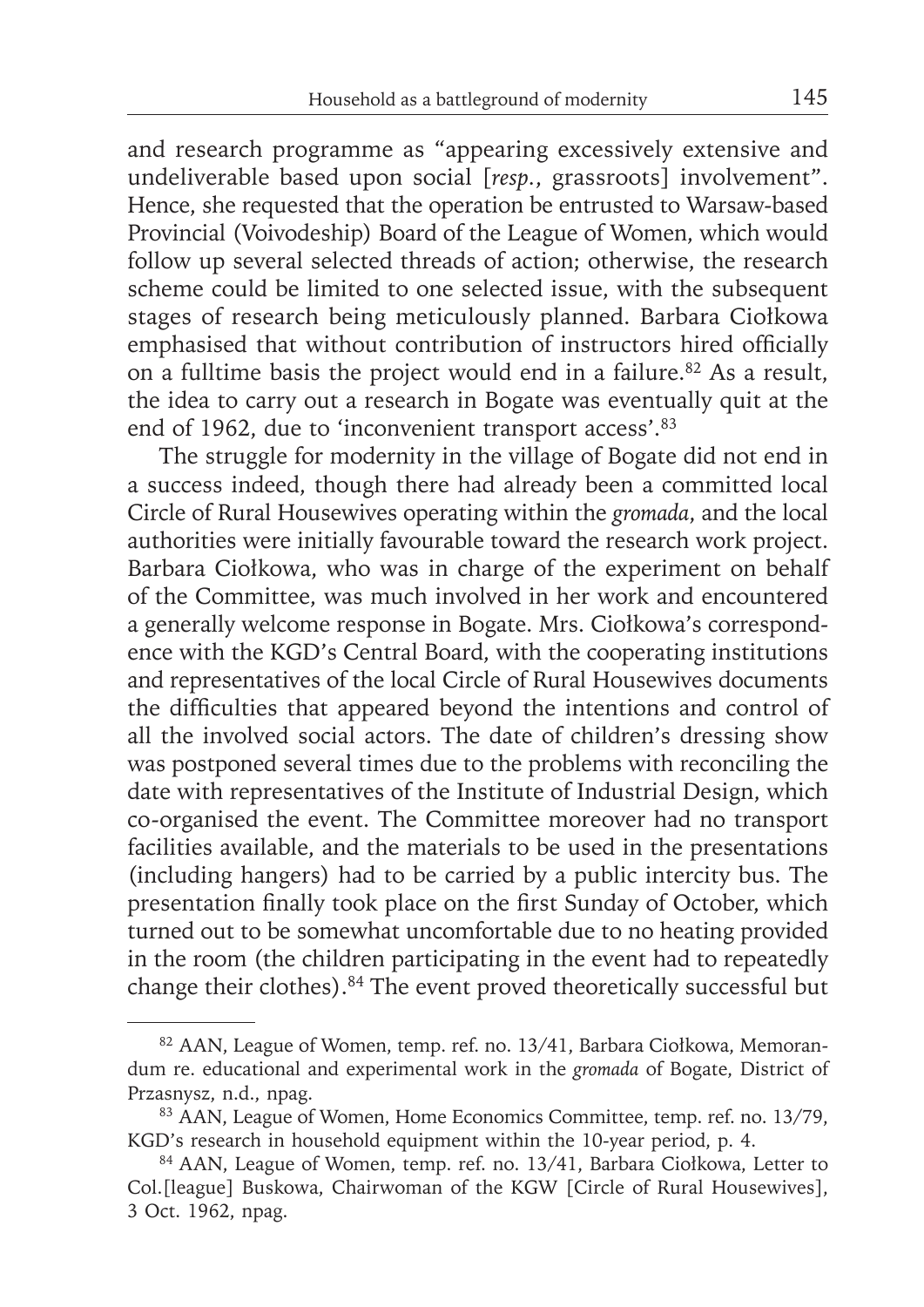the accompanying questionnaire investigating the clothing needs of rural families appeared wrongly constructed and too difficult to fill out; in effect, it produced not-too-contributive replies. Members of the local Circle of Rural Housewives did not get involved in the organisation of the event; the arrival of a television crew caused "shoving one another, hum-and-bluster".85 The subsequent planned item, a demonstration of vegetable and fruit processing, did not take place: the raw materials appeared deficient due to poor harvest; on top of all that, the retarded field works prevented the local community from attending the event. None of the other planned course, talk or presentation was ever held. Lastly, no premises were finally successfully allocated for a home economics clinic: the idea of arranging a youth club, meant to draw the young people off from drinking, appeared strongly competitive.

In addition, initiatives taken personally by Barbara Ciołkowa to strengthen the partnership with the local Circle of Rural Housewives ended in a failure as well. The Provincial Board of the League of Women refused to financially support the prolongation of the children's stay at their kindergarten from five to seven hours per day when the field works were on,<sup>86</sup> which was what the Circle members particularly cared about. Although the quoted reason was the sanitary condition of the nursery-school building, this particular point was sensitive, as can be judged from Ciołkowa's letters. What is more, no member of the KGD authorities appeared at the celebration of the tenth anniversary of Bogate's Circle of Rural Housewives. On the other hand, members of the latter expressed no interest in the work pursued by the KGD instructors, whereas the village locals offered resistance against the idea to hold a 'Glass of Milk' action at the local school. By all indications, Bogate at that point lacked those who would volunteer to partake in the courses planned as part of the household modernisation scheme offered by the Committee. The reason for this might have been a subjective sense of overwork and actual scarcity of free time: "as regards the course, well, I don't really know what me to say, for

<sup>85</sup> AAN, League of Women, temp. ref. no. 13/41, Barbara Ciołkowa, Report on the official trip to the village of Bogate on 7 Oct. 1962 re. presentation of the dressing of preschool children, 10 Oct. 1962, npag.

<sup>86</sup> AAN, League of Women, temp. ref. no. 13/41, Letter from the KGW [Circle of Rural Housewives] and the Parents' Council of the Kindergarten in Bogate to the ZW LK [Provincial Board of the League of Women] in Warsaw, 1 Aug. 1962, npag.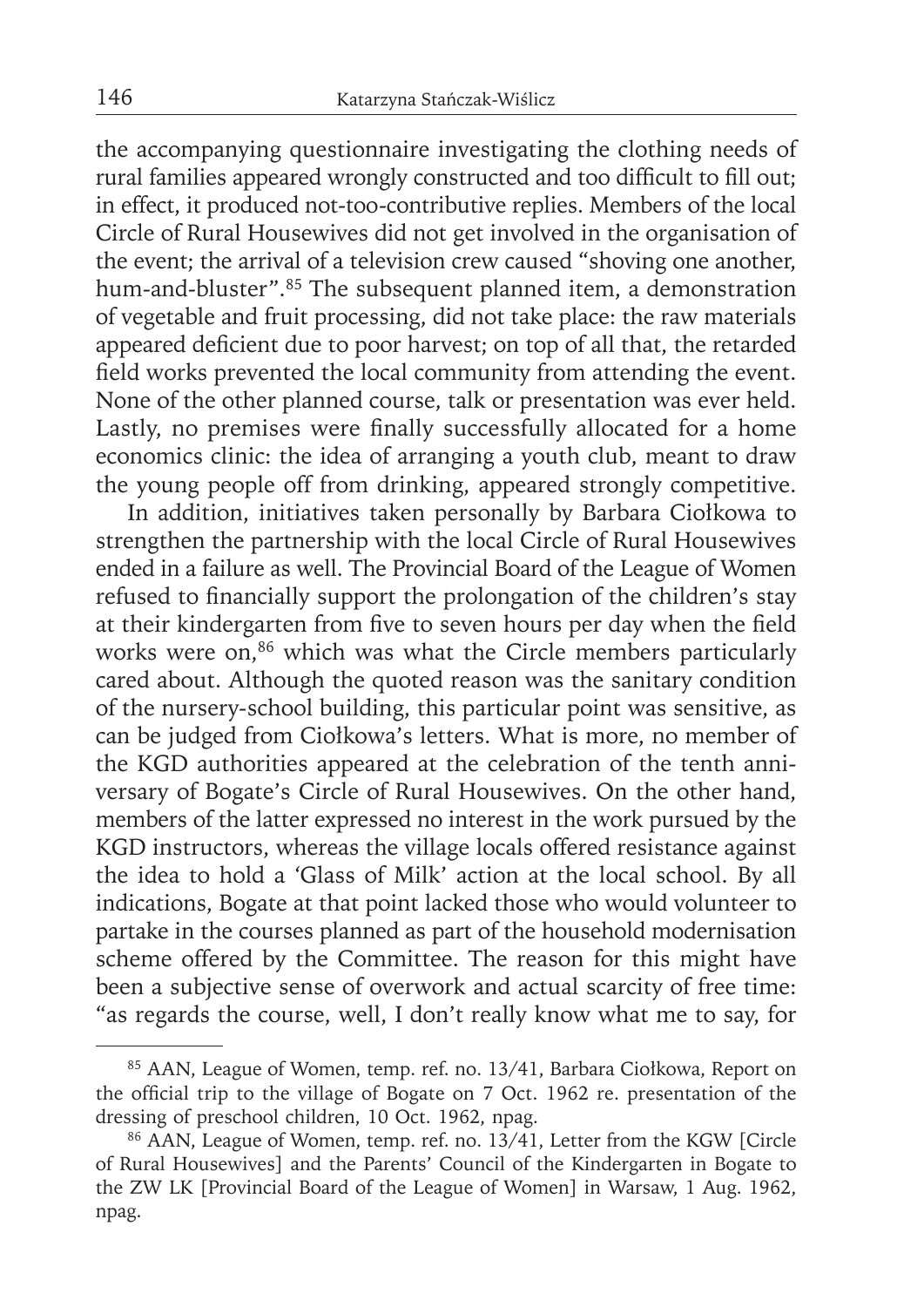really, everyone's so overworked and you'll barely bring home anything but a skin [i.e. bag] of bones", a Bogate-based newsstand keeper wrote to Barbara Ciołkowa.<sup>87</sup> Moreover, the involvement of the local Circle of Rural Housewives, which seemed to be an advantage when the research work was planned, could have turned out to be the weak point of the project. The Circle had had courses and demonstrations in nutrition and food processing to its credit before the Committee's delegates first visited the area; in parallel, the organisation was getting prepared for its tenth anniversary. In this situation, the KGD action could be perceived as competitive. This might have been the actual reason behind the (already repeatedly mentioned) reserve of the Circle members in response to the idea to organise more courses or presentations. It is also possible that the topics to be dealt with did not sufficiently fit the local needs or expectations.

As Natalia Jarska demonstrates,<sup>88</sup> Circles of Rural Housewives positioned themselves aside of the mainstream women's movement; their 'double identity', peasant-and-female, was and remained problematic, but their relationship with the peasant movement were of larger significance. When in Bogate, KGD activists represented the League of Women and, on top of that, arrived from Warsaw. This might have aroused various expectations on the part of the local authorities and local Circle of Rural Housewives members. The fact that these were not met (refusal to finance the kindergarten's extended duty hours; no KGD authority representative attending the Association's tenth anniversary celebration) affected the cooperation adversely. Although Barbara Ciołkowa tried to weave between the League's board and the Committee directors, on the one hand, and the local entities – the Circle, the Communal and District National Council and the Volunteer Fire Department – on the other, $89$  her endeavours eventually proved insufficient.

In Bogate, a village situated 10 km off the district town of Przasnysz and less than 100 km away of the capital city of Warsaw, a scenario failed which otherwise could have been successfully implemented in

<sup>87</sup> AAN, League of Women, temp. ref. no. 13/41, letter (untitled), Bogate, 17 Oct. 1962, npag.

<sup>88</sup> Jarska, 'Between the Rural Household', 532.

<sup>89</sup> AAN, League of Women, temp. ref. no. 13/41, Barbara Ciołkowa, A report on the official trip to Przasnysz and the village of Bogate, related to the educational and research job, 1–2 Oct. 1962, npag.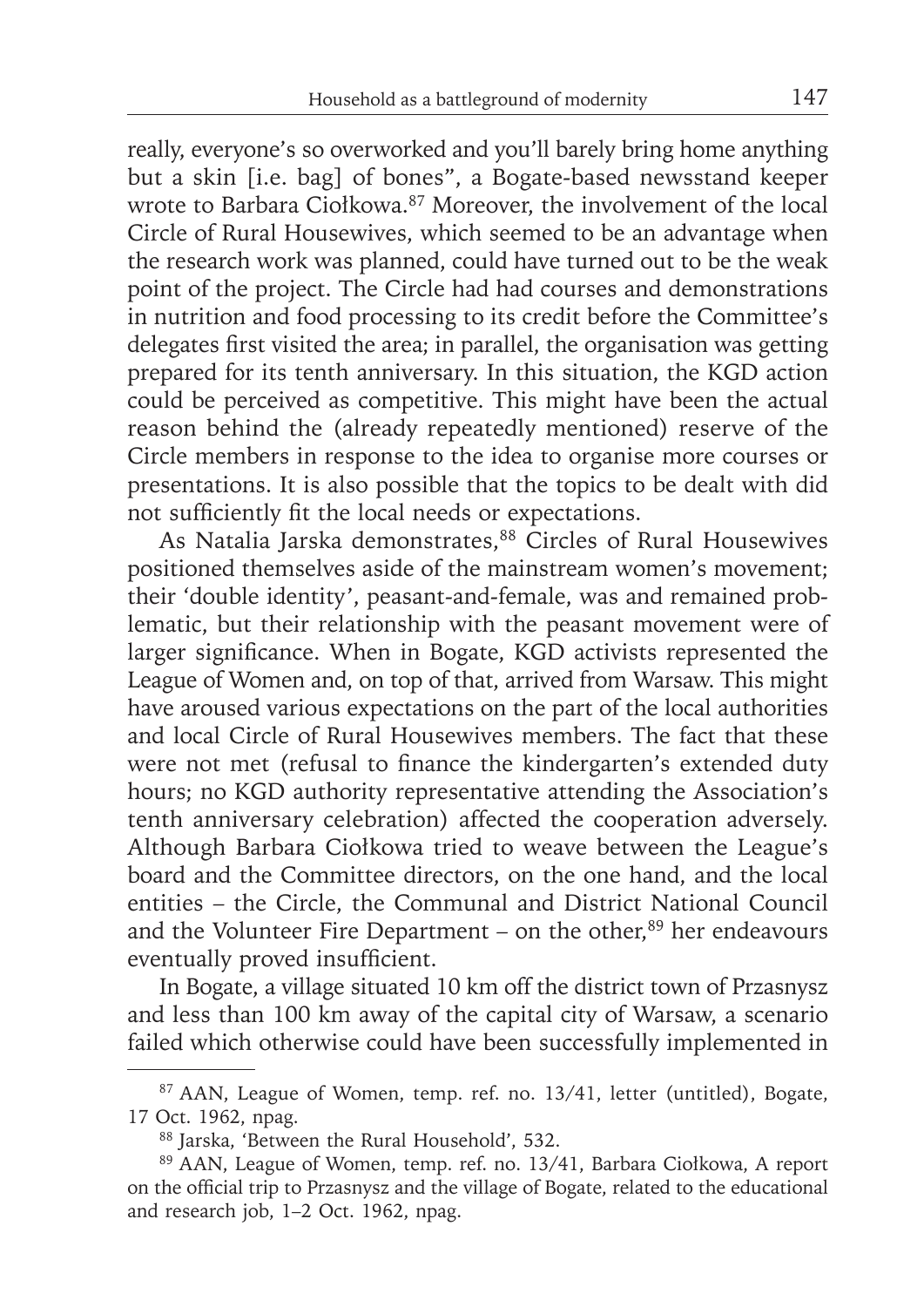an urban environment of a larger or smaller population. The space and geographical distance to an urban hub posed an objective obstacle. Yet, time was another hindrance. The rhythm of the field works, as coupled with the overall lack of free time among rural females,<sup>90</sup> prevented their participation in courses or presentations. The failed attempt to select the experimental households might have been owing to the barriers posed by the mentality of the locals. Mistrust towards the central institutions and home perceived as a sphere of privacy made it impossible to incite the people to consent to accept interventions in their own homes. Furthermore, the KGD mission failed also because of the activities of the local Circle of Rural Housewives which organised courses and presentations as well. It might be presumed that the female dwellers of Bogate simply had no time to participate in more training or lecture sessions, or perhaps they did not find KGD's offer sufficiently attractive whilst the Circle enjoyed more trust among them. Certainly, the case of failed modernisation action in question demonstrates that there appeared tensions between the urban and the rural milieus, against the general modernisation trend experienced by the society of the communist Poland – with the resulting competition between the various community or social actors.

#### V

## **CONCLUSIONS**

The actions taken by the Home Economics Committee were set within the model of a 'socialist education' that taught the rules of appropriate consumption. This pattern was implemented since the middle of the 1950s in the other Socialist Bloc countries as well. In the Western countries, apart from the dedicated institutions, popular magazines with their extensive guidance or advisory sections fulfilled a corresponding role. Compared against the other communist countries, the case of Poland's Home Economics Committee excelled in that its actions were primarily targeted at individual household; the communisation of its functions did not count as much. The Committee started off from the assumption that the average Polish household was imperfect and called for rationalisation and modernisation. It was

<sup>90</sup> For more on this subject, see Ewelina Szpak, *Mentalność ludności wiejskiej w okresie PRL. Studium zmian* (Warszawa, 2013), 122–33.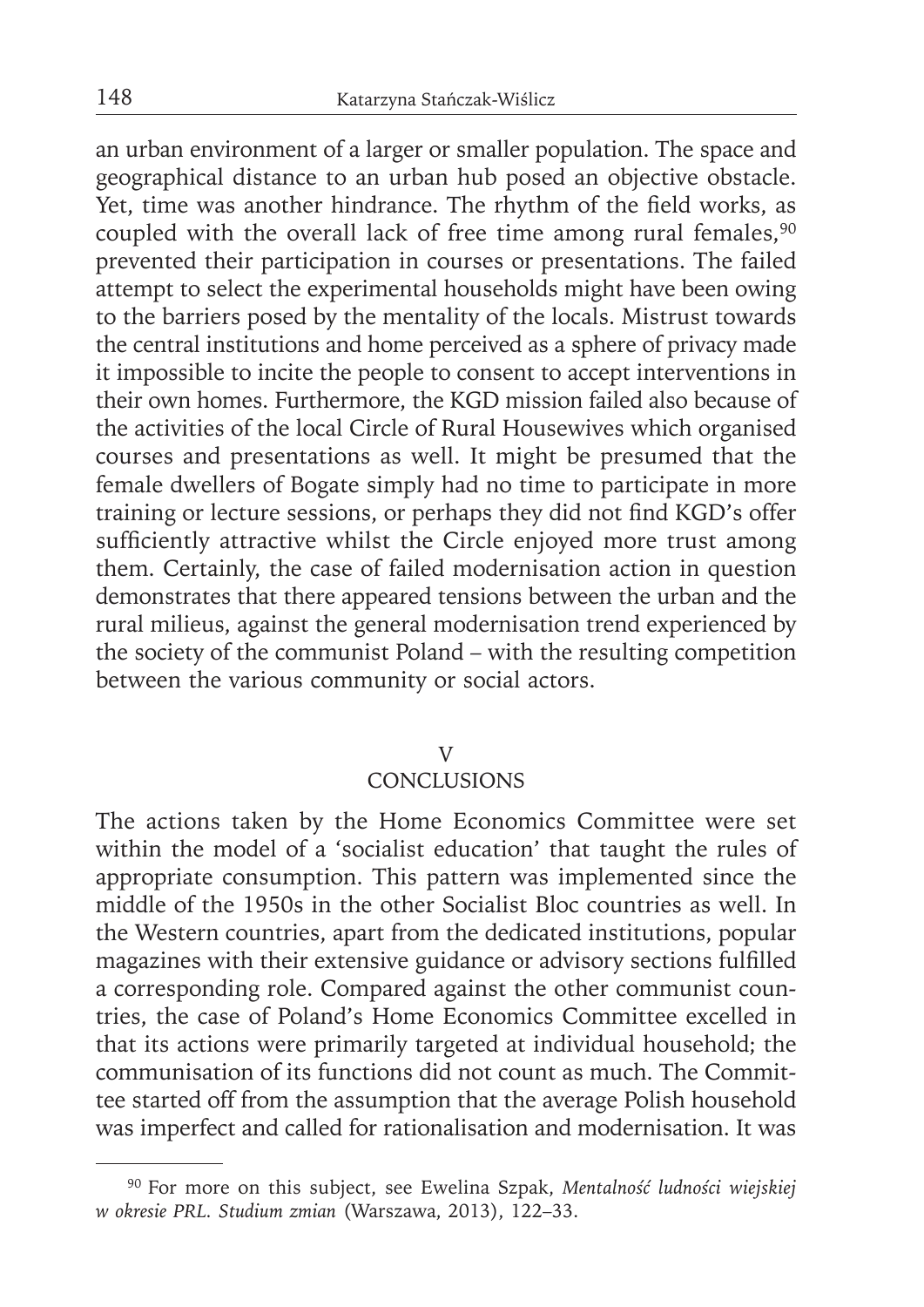primarily women – those responsible for the house(hold) sphere – who were suspected of irrational behaviour and burdensome traditionalism. So, women were subjected to disciplining with use of compendia, guidebooks and popular magazines; it was women that the proposition of a new identity – the one of a modern housewife who cares about correct alimentation, hygiene, and comfort of the family – was targeted. The modernisation of the household sphere was designed as a means of emancipation for them; yet, there was an underlying peculiarly patronising approach. The KGD experts refused women (and not only them) the right to make an unrestrained consumptive choice, and condemned the buy of a TV set 'instead of' a vacuum-cleaner as an irrational decision. The modernisation of households as proposed by the Committee was an element of the utopian vision of a better, more modern future. Being an idealistic project, it assumed an option to interfere in the individual decisions the families made with respect to consumption. This idealistic project succeeded only partly.

Some of the propositions and educational actions carried a potential of change indeed. For instance, between the late 1950s and the early 1980s the menus and culinary habits of Polish families changed. In the rural areas, a consumption model based on meat and dairyproduce, appreciating also vegetables and fruits, was gradually gaining a foothold.<sup>91</sup> Food concentrates and intermediates enjoyed genuine popularity, though there were problems with their availability. Besides, the 1960s and, especially, the 1970s saw a promulgation of household appliances and equipment used as a daily routine. As regards the equipment installed at the household, Poland performed average compared to the other Socialist Bloc countries. The sewing courses run by the Committee were pretty successful: the skills they taught were treated as a hobby-pastime and as a means of getting prepared for performing a cottage job. On the other hand, attempts at communising certain functions of the households eventually failed.

The actual impact of the Home Economics Committee upon the functioning of Polish households in the country's communist period is hard to precisely evaluate. All in all, the KGD was certainly an important social actor that shaped the policy of modernisation of

<sup>91</sup> Bożena Gulbicka (ed.), *Denaturalizacja spożycia żywności w indywidualnych gospodarstwach chłopskich w Polsce* (Warszawa, 1987), 7.